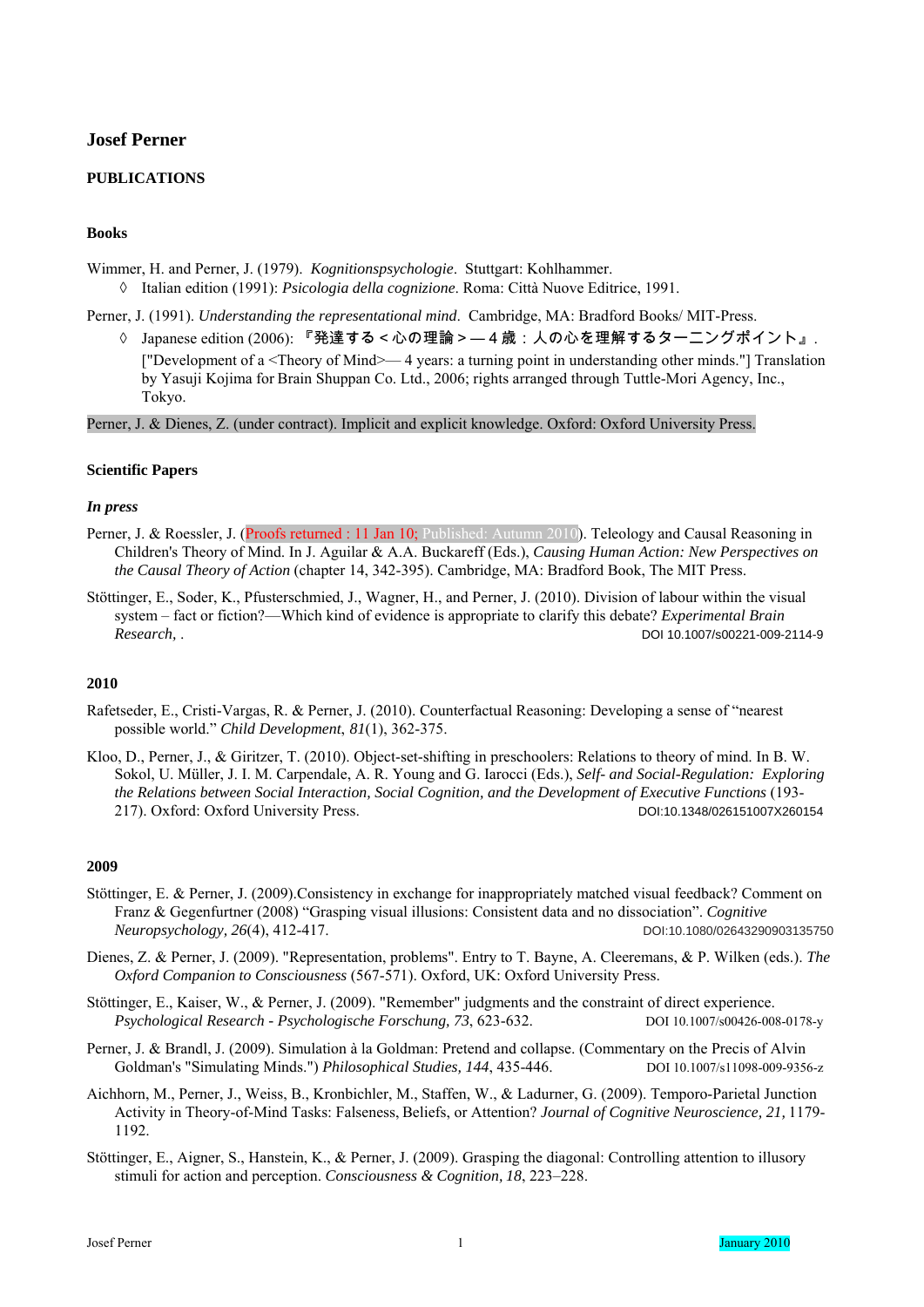Kloo, D., Perner, J., Kerschhuber, A. Dabernig, S., Aichhorn, M. (2008). Sorting between Dimensions: Conditions of Cognitive Flexibility in Preschoolers*. Journal of Experimental Child Psychology, 100*, 115-134.

- Leekam, S., Perner, J., Healey, L., and Sewell, C. (2008). False signs and the non-specificity of theory of mind: Evidence that preschoolers have general difficulties in understanding representations. *British Journal of Developmental Psychology, 26*, 485-497. DOI:10.1348/026151007X260154
- Kloo, D., & Perner, J. (2008). Training Social and Executive Control Competence. *Mind, Brain and Education*, *2*, 122- 127.
- Perner, J. & Aichhorn, M. (2008). "Theory of Mind, Language, and the TPJ Mystery," *Trends in Cognitive Sciences, 12*(4), 123-126.
- Perner, J. & Leekam, S. R. (2008). The curious incident of the photo that was accused of being false: Issues of domain specificity in development, autism, and brain imaging. *Quarterly Journal of Experimental Psychology, 61*, 76-89. ◊ reprinted in D. Bishop, M. J. Snowling, & S-J. Blakemore (2008) (Eds). *Neurocognitive Approaches to developmental disorders: A Festschrift for Uta Frith*. Hove & New York: Psychology Press.

#### **2007**

- Perner, J., Kloo, D., & Gornik, E. (2007). Episodic memory development: Theory of mind is part of re-experiencing experienced events. *Infant & Child Development*, *16*, 471-490.
- Perner, J., Kloo, D., & Stöttinger, E. (2007). Introspection and Remembering. *Synthese*, *159*, 253-270. ◊ Topical issue on self-directed theory of mind / self-ascriptions of intentional attitudes, edited by Radu Bogdan.
- Perner, J., Rendl, B., & Garnham, A. (2007). "Objects of desire, thought, and reality: Problems of anchoring discourse referents in development." *Mind & Language*, **22**, 475–513.
	- Special Issue of contributions to the Interdisciplinary Conference on Objects co-sponsored by the Editors of Mind & Language and the Institute of Philosophy, University of London, 8 – 9 June 2006, University of London.
- Kain, W. & Perner, J. (2007). Theory of Mind. In Kaufmann, L., Nuerk, H. C., Konrad, K., & Willmes, K. (Eds.), *Kognitive Entwicklungsneuropsychologie* (344–361). Göttingen: Hogrefe.
- Sprung, M., Perner, J. & Mitchell, P. (2007). Opacity and embedded perspectives: object identity and object properties. *Mind & Language*, **22**, 215–245.
- Dienes, Z. & Perner, J. (2007). Executive control without conscious awareness: The cold control theory of hypnosis. In G. Jamieson (Ed.), *Hypnosis and conscious states: the cognitive-neuroscience perspective* (293 – 314). Oxford: Oxford University Press.

- Perner, J., Aichhorn, M., Kronbichler, M., Staffen. W., & Ladurner, G. (2006). Thinking of mental and other representations: The roles of left and right temporo-parietal junction. *Social Neuroscience*, **1**, 245-258.
	- ◊ Reprinted in R. Saxe & S. Baron-Cohen (Eds.), *Theory of mind—a special issue of Social Neuroscience*. New York: Psychology Press, 2007.
- Stöttinger, E., & Perner, J. (2006). Dissociating size representation for action and for conscious judgment: Grasping visual illusions without apparent obstacles. *Consciousness & Cognition*, **15**, 269–284.
- Aichhorn, M., Perner, J., Kronbichler, M., Staffen. W., & Ladurner, G. (2006). Do visual perspective tasks need theory of mind? *NeuroImage*, **30**, 1059-1068.

doi:10.1016/j.jecp.2007.12.003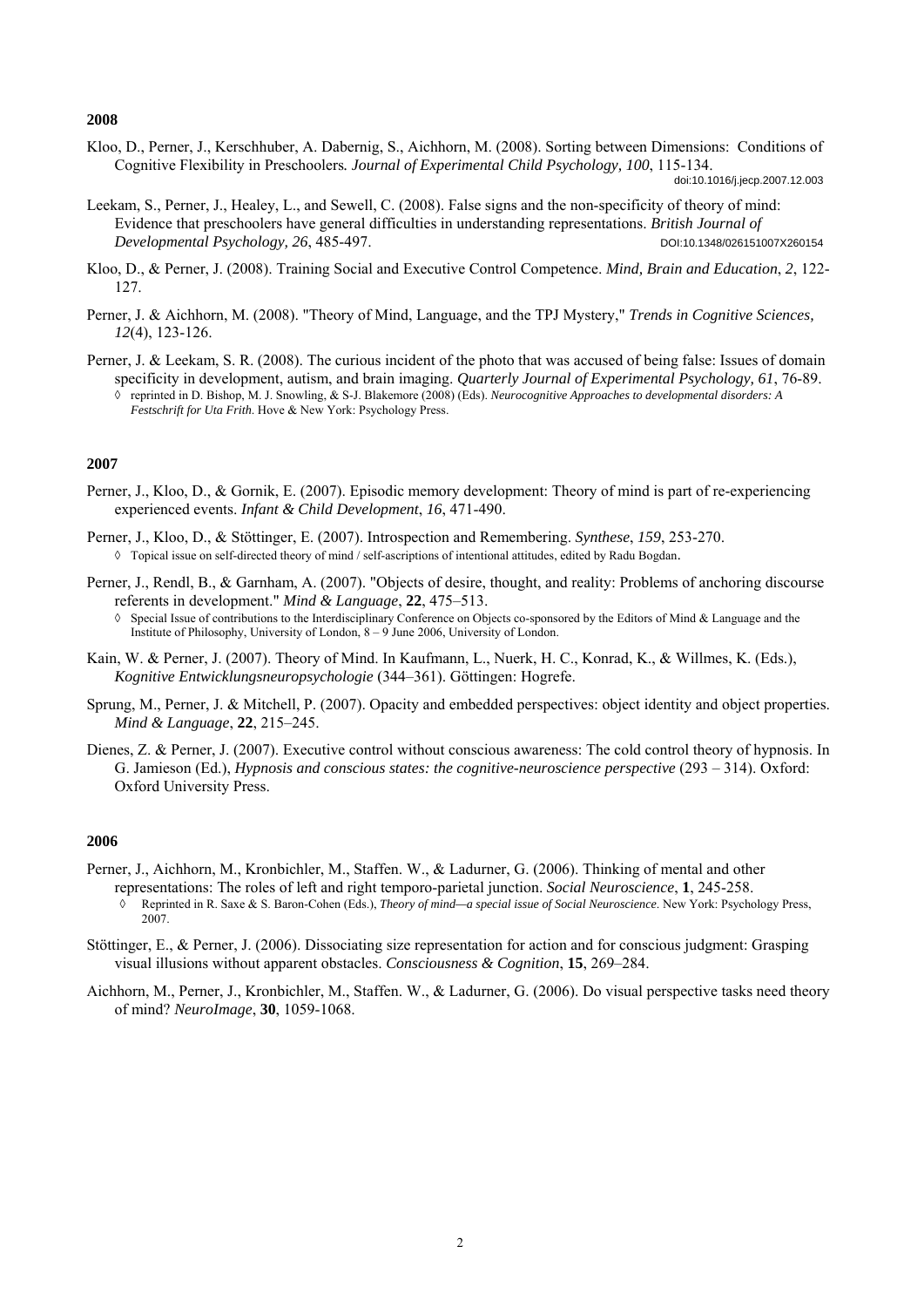#### **2001 – 2005**

| Quantitative Overview    |      |            |        |          |       |  |
|--------------------------|------|------------|--------|----------|-------|--|
|                          |      | Authorship |        |          |       |  |
| Publication              | only | first      | second | $third+$ | Total |  |
|                          |      |            |        |          |       |  |
| Journal: peer reviewed   | 0    | 11         |        |          | 18    |  |
| Journal: editor reviewed |      | O          |        |          |       |  |
| Chapter: editor reviewed |      |            |        |          | 14    |  |
| Commentaries/Newsletter  |      |            |        |          | b     |  |
| Total                    |      | 17         | 5      |          | 39    |  |

#### **2005**

- Perner, J. & Doherty, M. J. (2005). Do infants understand that external goals are internally represented? (Commentary on Tomasello, et al.'s: "Understanding and sharing intentions: The origins of cultural cognition"). *Behavioural and Brain Sciences,* **28**, 710 – 711.
- Perner, J., & Brandl, J. (2005). File change semantics for preschoolers: alternative naming and belief understanding. *Interaction Studies*, **6**(3), 483 – 501.
	- ◊ Reprinted in P. Hauf & F. Försterling (Eds.). *Making minds: The shaping of human minds through social context* (259 275). Amsterdam / Philadelphia: John Benjamins, 2007.
- Ruffman, T., & Perner, J. (2005). Do Infants Really Understand False Belief? *Trends in Cognitive Sciences*, **9**, 462 463.
- Perner, J. & Kühberger, A. (2005). Mental simulation: Royal road to other minds? In B. Malle & S. Hodges (Eds.). *Other minds: How humans bridge the divide between self and others* (174-189). New York, NY: Guilford Press.
- Perner, J. & Ruffman, T. (2005). Infants' Insight into the Mind: How Deep? *Science*, **308**, 214-216.
- Perner, J., Zauner, P., & Sprung, M. (2005). "What does 'that' have to do with point of view? The case of conflicting desires and 'want' in German." In J.W. Astington & J. Baird (Eds.). *Why language matters for theory of mind* (220-244). New York, NY: Oxford University Press.
- Perner, J. (2005). Theory of Mind in 2005: Old Friends and Old Problems and still a Case for Conceptual Development (Commentary on Special Issue on Young Children's Theory of Mind, edited by P. Misailidi). *Hellenic Journal of Psychology*, **2**, 80-92.
- Kain, W. & Perner, J. (2005). What fMRI can tell us about the ToM-EF connection. In W. Schneider, R. Schumann-Hengsteler, & B. Sodian (Eds.). *Young Children's Cognitive Development: Interrelationships among Executive Functioning, Working Memory, Verbal Ability, and Theory of Mind* (189-217). Mahwah, NJ: Lawrence Erlbaum Associates.
- Kloo, D. & Perner, J. (2005). Disentangling Dimensions in the Dimensional Change Card Sorting task. *Developmental Science,* **8**, 44-56.

- Dienes, Z. & Perner, J. (2004). Assumptions of a subjective measure of consciousness: Three mappings. In R. Gennaro (ed.), *Higher-order theories of consciousness* (173–199). Amsterdam: John Benjamins Publishers (Advances in Consciousness Research Series).
- Perner, J., Sprung, M. & Steinkogler, B. (2004). Counterfactual conditionals and false belief: A developmental dissociation. *Cognitive Development,* **19**, 179–201.
- Perner, J. (2004). Tracking the essential mind. Issue on "Theory of Mind: New Directions" of the *ISSBD Newsletter*, **45**(1), 4–7.
- Perner, J. (2004). Wann verstehen Kinder Handlungen als rational? In H. Schmidinger & C. Sedmak (Eds.), *Der Mensch – ein "animal rationale"? Vernunft – Kognition – Intelligenz,* (198-215). Darmstadt: Wissenschaftliche Buchgesellschaft.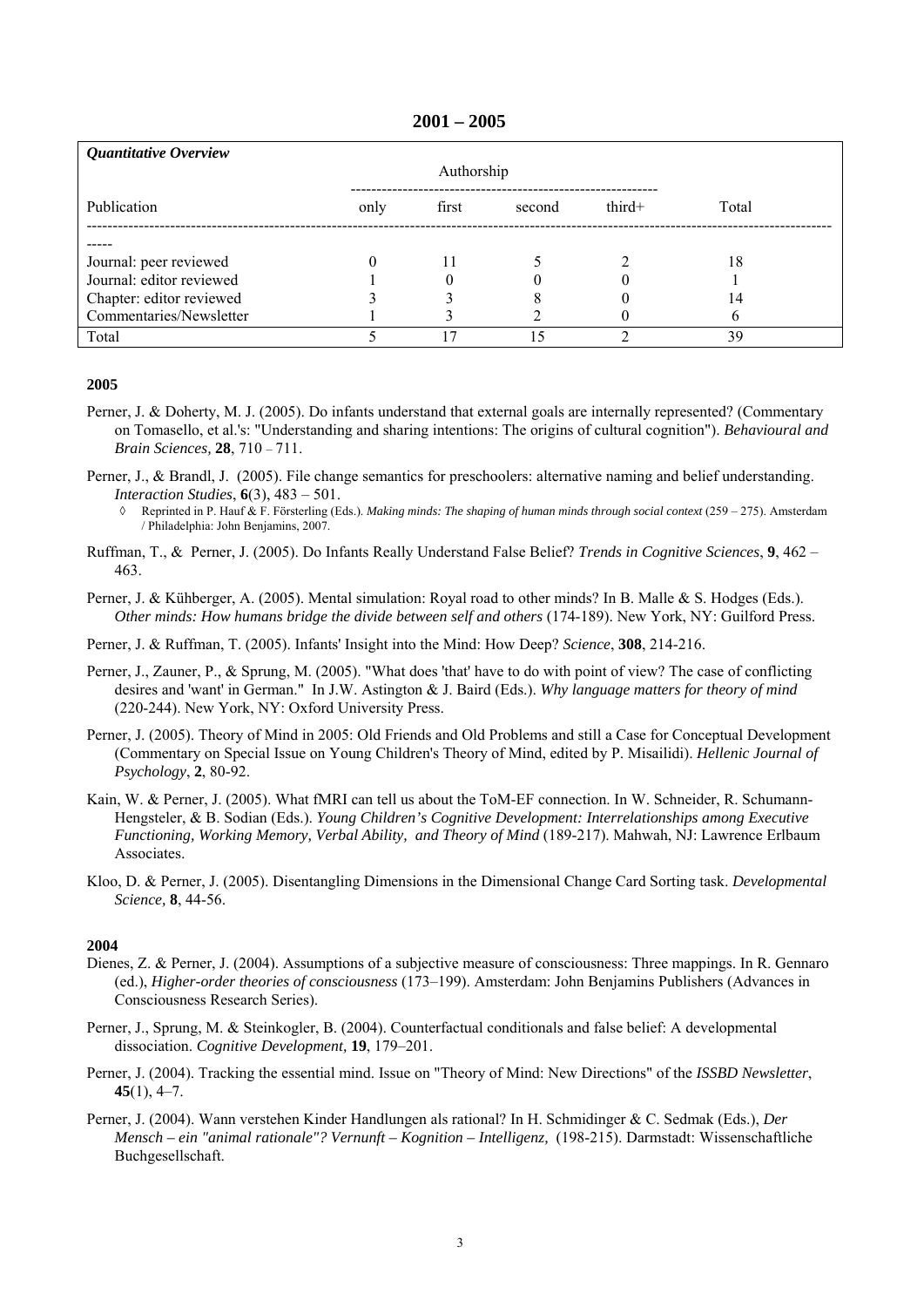- Perner, J., Brandl, J., & Garnham, A. (2003). What is a perspective problem? Developmental issues in understanding belief and dual identity. *Facta Philosophica*, **5**, 355-378. (Special Issue on "Belief ascription" edited by M. Sbisà.)
- Kloo, D. & Perner, J. (2003). Training Transfer Between Card Sorting and False Belief Understanding: Helping Children Apply Conflicting Descriptions. *Child Development,* **74**, 1823-1839.
- Perner, J. & Kühberger, A. (2003). Putting philosophy to work by making simulation theory testable: The case of endowment*.* In Ch. Kanzian, J. Quitterer, & E. Rungaldier (Eds.), *Persons. An interdisciplinary approach* (101- 116)*—Proceedings of the 25th International Wittgenstein Symposium* (Kirchberg am Wechsel, Austria, 11 – 17 August, 2002*.* Wien: öbv-hpt Verlagsgesellschaft.
- Perner, J. & Horn, R. (2003). Ignorance or False Negatives: Do children of 4 to 5 years simulate belief with "not knowing = getting it wrong"? *Journal of Cognition and Development*, **4**, 263-273.
- Perner, J. (2003). Dual control and the causal theory of action: The case of nonintentional action. In N. Eilan & J. Roessler (Eds.), *Agency and self-awareness* (218-243). Oxford: Oxford University Press.
- Kühberger, A. & Perner, J. (2003). The role of competition and knowledge in the Ellsberg task. *Journal of Behavioral Decision Making*, **16**, 181-191.
- Dienes, Z., & Perner, J. (2003). Unifying consciousness with explicit knowledge. In Cleeremans, A. (Ed.) *The unity of consciousness: binding, integration, and dissociation* (214-232). Oxford: Oxford University Press.
- Kain, W. & Perner, J. (2003). Do children with ADHD not need their frontal lobes for theory of mind?: A review of brain imaging and neuropsychological studies. In M. Brüne, H. Ribbert, & W. Schiefenhövel (Eds.), *The Social Brain: Evolution and Pathology* (197-230). Chichester, UK: John Wiley.
- Perner, J., Sprung, M., Zauner, P., & Haider, H. (2003). Want-that is understood well before think-that, say-that, and false belief: A test of deVilliers' linguistic determinism on German speaking children. *Child Development*, **74**, 179- 188.
- Perner, J. & Dienes, Z. (2003). Developmental aspects of consciousness: How much theory of mind do you need to be consciously aware? *Consciousness & Cognition*, **12**, 63–82. . Reprinted in W. Mack & G. Reuter (Eds.) (2009). *Social Roots of Self-Consciousness: Psychological and Philosophical Contributions* (53-72). Berlin: Akademie Verlag GmbH.

#### **2002**

Perner, J. & Kühberger, A. (2002). Framing and the Theory-Simulation Controversy: Predicting People's Decisions. *Mind & Society,* **3**, 65-80.

(Special Issue of contributions to ESF workshop "Natural Bases of Human Inference", Paris, June 2001). Reprinted in R. Viale, D. Andler, L. Hirschfeld (Eds.)(2006). *Biological and cultural bases of human inference* (161-176). Mahwah, NJ: Erlbaum.

- Kloo, D., & Perner, J. (2002). Integrating conflicting perspectives. In C. Kanzian, J. Quitterer, & E. Runggaldier (Eds.), *Persons – An Interdisciplinary Approach, Contributions of the Austrian Ludwig Wittgenstein Society,* Vol. X (112-114). Kirchberg am Wechsel: Austrian Ludwig Wittgenstein Society.
- Dienes, Z. & Perner, J. (2002). What sort of representation is conscious? (Commentary on P. Perruchet & A. Vinter, "The self-organizing consciousness."). *Behavioural and Brain Sciences*, **25**, 336-337.
- Perner, J., Stummer, S., Sprung, M. & Doherty, M. J. (2002). Theory of mind finds its Piagetian Perspective: Why alternative naming comes with understanding belief. *Cognitive Development*, **17**, 1451–1472. (Inaugural Issue on "Constructivism Today" of Cognitive Development as the official journal of the Jean Piaget Society for the Study of Knowledge and Development.)
- Kühberger, A., Schulte-Mecklenbeck, M. & Perner, J. (2002). Framing decisions: hypothetical and real. *Organizational Behavior and Human Decision Processes*, **89**, 1162-1175.
- Perner, J. Lang, B. & Kloo, D. (2002). Theory of mind and self control: More than a common problem of inhibition. *Child Development*, **73**, 752-767.
- Lang, B. & Perner, J. (2002). Understanding of intention and false belief and the development of self control. *British Journal of Developmental Psychology*, **20**, 67-76.
- Perner, J., Kain, W, & Barchfeld, P. (2002). Executive control and higher-order theory of mind in children at risk of ADHD. *Infant & Child Development*, **11**, 141-158.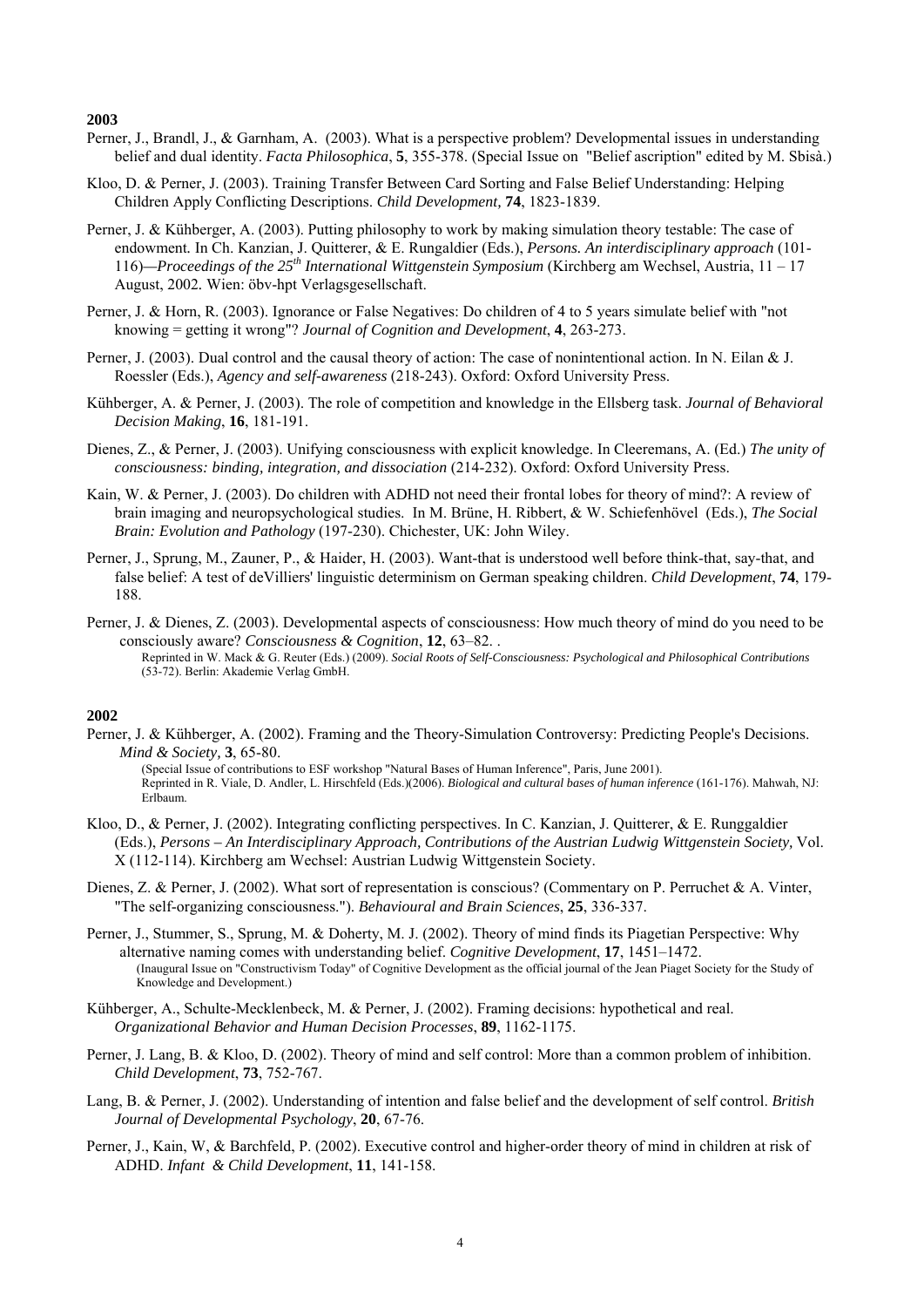- Perner, J. & Lang, B. (2002). What causes 3-year olds' difficulty on the dimensional change card sorting task? *Infant & Child Development*, **11**, 93-105.
- Dienes, Z. & Perner, J. (2002). A theory of the implicit nature of implicit learning. In R. French & A. Cleeremans (Eds.). *Implicit Learning and Consciousness: An empirical, philosophical, and computational consensus in the making* (68-92). Hove, East Sussex: Psychology Press.
- Perner, J., & Dienes, Z. (2002). Implicit versus explicit representation and intra- versus inter-modular processing. Commentary on W. Frawley (2002). Control and cross-domain mental computation: Evidence from language breakdown. *Computational Intelligence*, **18** (1), 55-58.

- Dienes, Z. & Perner, J. (2001). The metacognitive implications of the implicit-explicit distinction. In P. Chambres, M. Izaute, & P.-J. Marescaux (Eds.). *Metacognition: Process, function, and use* (241-268). Dordrecht: Kluwer.
- Garnham, W. A. & Perner, J. (2001). When actions really do speak louder than words—but only implicitly: Young children's understanding of false belief in action. *British Journal of Developmental Psychology*, **19**, 413-432.
- Kühberger, A., Komunska, D., & Perner, J. (2001). The Disjunction Effect: Does it exist for two-step gambles? *Organizational Behavior and Human Decision Processes*, **85**, 250-284.
- Lang, B. & Perner, J. (2001). The relation between "Theory of Mind" and "Executive Control." In K. W. Kallus, N. Posthumus, & P. Jimenéz (Eds.). *Current psychological research in Austria*. Akademische Druck- u. Verlagsanstalt, Graz, Austria.
- Perner, J. (2001). Episodic memory: essential distinctions and developmental implications. In C. Moore & K. Lemmon (Eds.). *The Self in Time: Developmental Issues* (181-202). Hillsdale, NJ: Lawrence Erlbaum Associates.

| 1974 - 2000              |      |       |        |        |       |  |  |  |  |
|--------------------------|------|-------|--------|--------|-------|--|--|--|--|
| Quantitative Overview    |      |       |        |        |       |  |  |  |  |
| Publication              | only | first | second | third+ | Total |  |  |  |  |
|                          |      |       |        |        |       |  |  |  |  |
| <b>Book</b>              |      |       |        | 0      | ↑     |  |  |  |  |
| Journal: peer reviewed   | h    | 19    | 14     | O<br>δ | 47    |  |  |  |  |
| Journal: editor reviewed |      |       |        |        |       |  |  |  |  |
| Chapter: peer reviewed   |      |       |        |        |       |  |  |  |  |
| Chapter: editor reviewed |      |       |        |        | 22    |  |  |  |  |
| Commentaries             |      |       |        |        |       |  |  |  |  |
|                          |      |       |        |        |       |  |  |  |  |
| Total                    | 27   | 26    | 23     |        | 87    |  |  |  |  |

**1974 - 2000** 

- Perner, J. & Clements, W. A. (2000). From an implicit to an explicit theory of mind. In Y. Rossetti & A. Revonsuo (Eds.). *Beyond dissociations: interaction between dissociated implicit and explicit processing*. (273-293). Amsterdam: John Benjamins.
- Perner, J. (2000). RUM, PUM, and the perspectival relativity of sortals. In J. Astington (Ed.). *Minds in the making: Essays in honour of David R. Olson* (212-232). Oxford: Blackwell.
- Perner, J. (2000). Memory and theory of mind. In E. Tulving & F.I.M. Craik (Eds.), *The Oxford Handbook of Memory* (297-312). New York, NY: Oxford University Press.
- Perner, J. (2000). About + Belief + Counterfactual. In P. Mitchell and K. J. Riggs (Eds.). *Children's reasoning and the min*d (367-401). Hove, East Sussex: Psychology Press.
- Perner, J. & Lang, B. (2000). Theory of mind and executive function: is there a developmental relationship? In S. Baron-Cohen, H. Tager-Flusberg, & D. J. Cohen (Eds.). *Understanding other minds: Perspectives from developmental cognitive neuroscience* – 2nd edition (ch. 7, 150-181). Oxford: Oxford University Press.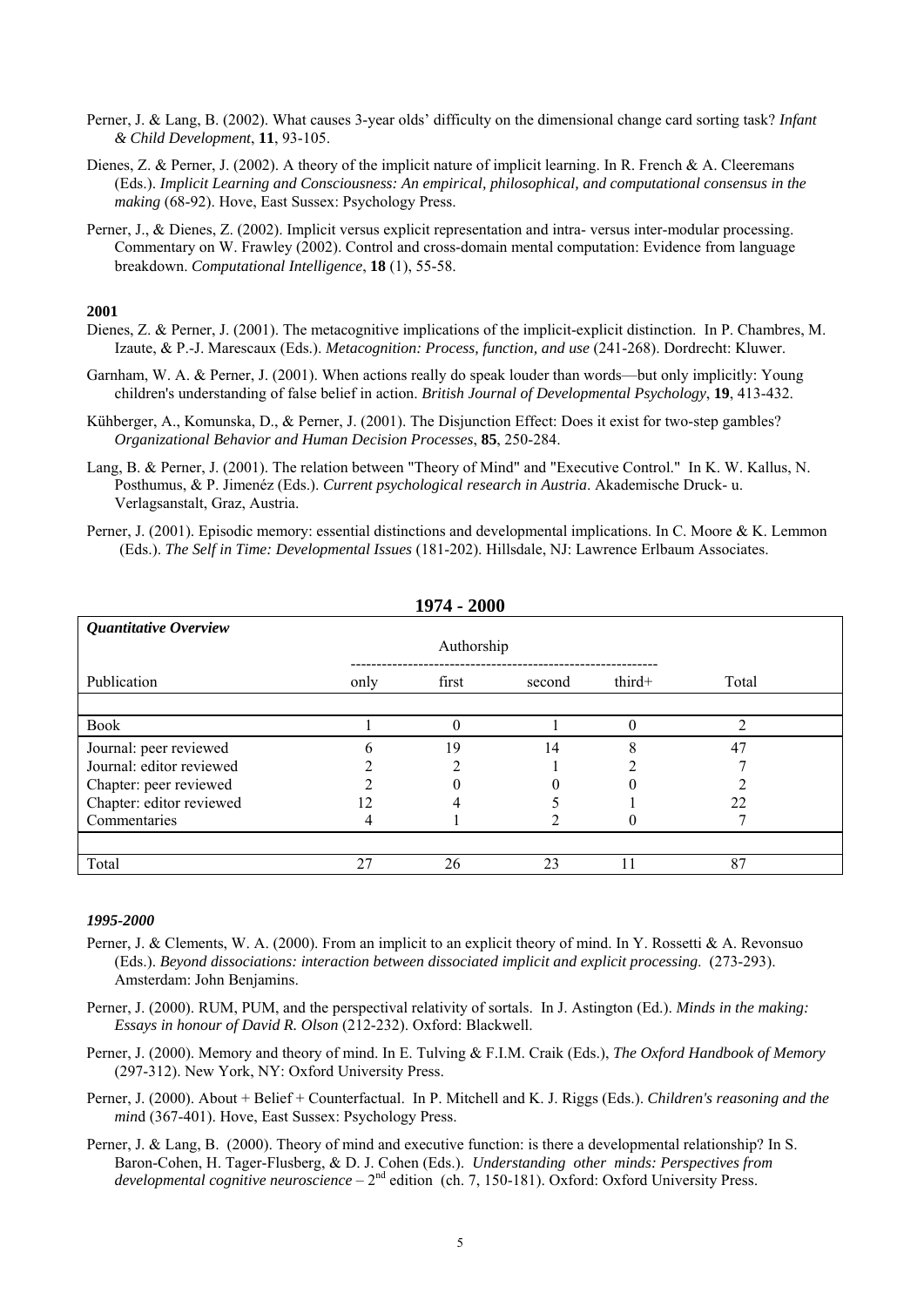- Dienes, Z. & Perner, J. (1999). A theory of implicit and explicit knowledge (target article). Behavioral and Brain Sciences, 22, 735-755.
- Perner, J. & Dienes, Z. (1999). Deconstructing RTK: How to explicate a theory of implicit knowledge. (Authors' Reply to Commentators). Behavioral and Brain Sciences, 22, 790-808.
- Perner, J. & Lang, B. (1999). Development of theory of mind and executive control. Trends in Cognitive Science, 3, 337-344.
- Perner, J., Gschaider, A., Kühberger, A., & Schrofner, S. (1999). Predicting others through simulation or by theory? A method to decide. Mind & Language, 14, 57-79.
- Perner, J. (1999). Theory of mind. In M. Bennett (Ed.). Developmental psychology: Achievements & prospects (205-230). Hove, East Sussex: Psychology Press.
- Perner, J. (1999). Metakognition und Introspektion in entwicklungspsychologischer Sicht: Studien zur "Theory of mind" und "Simulation". In W. Janke & W. Schneider (Eds.). 100 Jahre Institut für Psychologie und Würzburger Schule der Denkpsychologie (411-431). Göttingen: Hogrefe.
- Perner, J. & Dienes, Z. (1999). Higher order thinking. (Commentary on G. O'Brian & J. Opie's, "A connectionist theory of phenomenal experience."). Behavioural and Brain Sciences, 22, 164-165.
- Perner, J., Stummer, S., & Lang, B. (1999). Executive functions and theory of mind: Cognitive complexity or functional dependence? In P.D. Zelazo, J.W. Astington & D.R. Olson (Eds.), Developing theories of intention: Social understanding and self control (133-152). Hillsdale, NJ: Lawrence Erlbaum Associates.
- Kühberger, A., Schulte-Mecklenbeck, M., & Perner, J. (1999). The effects of framing, reflection, probability and payoff on risk preference in choice tasks. Organizational Behavior and Human Decision Processes, 78, 204-231.
- Ruffman, T., Perner, J., & Parkin, L. (1999). Parental disciplinary intervention and the development of theory of mind. Social Development, 8, 395-411.
- Schneider, W., Perner, J., Bullock, M., Stefanek, J., & Ziegler, A. (1999). Development of intelligence and thinking. In F. E. Weinert, & W. Schneider (Eds.), Individual development from 3 to 12: Findings from the Munich Longitudinal Study. (9-28). Cambridge: Cambridge University Press.
- Perner, J. (1998). Room for concept development? (Commentary on R. G. Millikan's "A common structure for concepts of individuals, stuffs, and real kinds: More mama, more milk, and more mouse.") Behavioural and Brain Sciences, 21, 82-83.
- Perner, J. (1998). The meta-intentional nature of executive functions and theory of mind. In P. Carruthers & J. Boucher (Eds.), Language and Thought: Interdisciplinary themes (270-283). Cambridge: Cambridge University Press.
- Doherty, M. J. & Perner, J. (1998). Metalinguistic awareness and theory of mind: Just two words for the same thing? Cognitive Development, 13, 279-305.
- Kühberger, A., Kroissenbrunner, P., & Perner, J. (1998). Der Einfluß von Vorstellungen bei Entscheidungen unter Unsicherheit. In J. Glück, M. Jirasco, O. Vitouch, & B. Rollett (Eds.). Perspektiven psychologischer Forschung in Österreich, Band 2 (25-28). Wien: WUV-Universitätsverlag.
- Ruffman, T., Perner, J., Naito, M., Parkin, L., Clements, W. A., & Complin, C. (1998). Older (but not younger) siblings facilitate false belief understanding. Developmental Psychology, 34, 161-174.
- Stummer, S. & Perner, J. (1998). Sag es anders: Repräsentationsverständnis oder exekutive Kontrolle? In J. Glück, O. Vitouch, M. Jirasco, & B. Rollett (Eds.). Perspektiven psychologischer Forschung in Österreich, Band 2 (29-32). Wien: WUV-Universitätsverlag.
- Perner, J. (1997). Children's competency in understanding the role of a witness: Truth, lies, and moral ties. Applied Cognitive Psychology, 11, 21-35.
- Perner, J. & Lopez, A. (1997). Children's understanding of belief and disconfirming visual evidence. Cognitive Development, 12, 463-478.
- Dienes, Z., Kurz, A., Bernhaupt, R. & Perner, J. (1997). Application of implicit knowledge: deterministic or probabilistic? Psychologica Belgica, 37, 89-113.
- Perner, J. (1996). Simulation as Explicitation of Predication-Implicit Knowledge about the Mind: Arguments for a Simulation-Theory Mix. In P. Carruthers & P. K. Smith (Eds.). Theories of theories of mind (90-104). Cambridge: Cambridge University Press.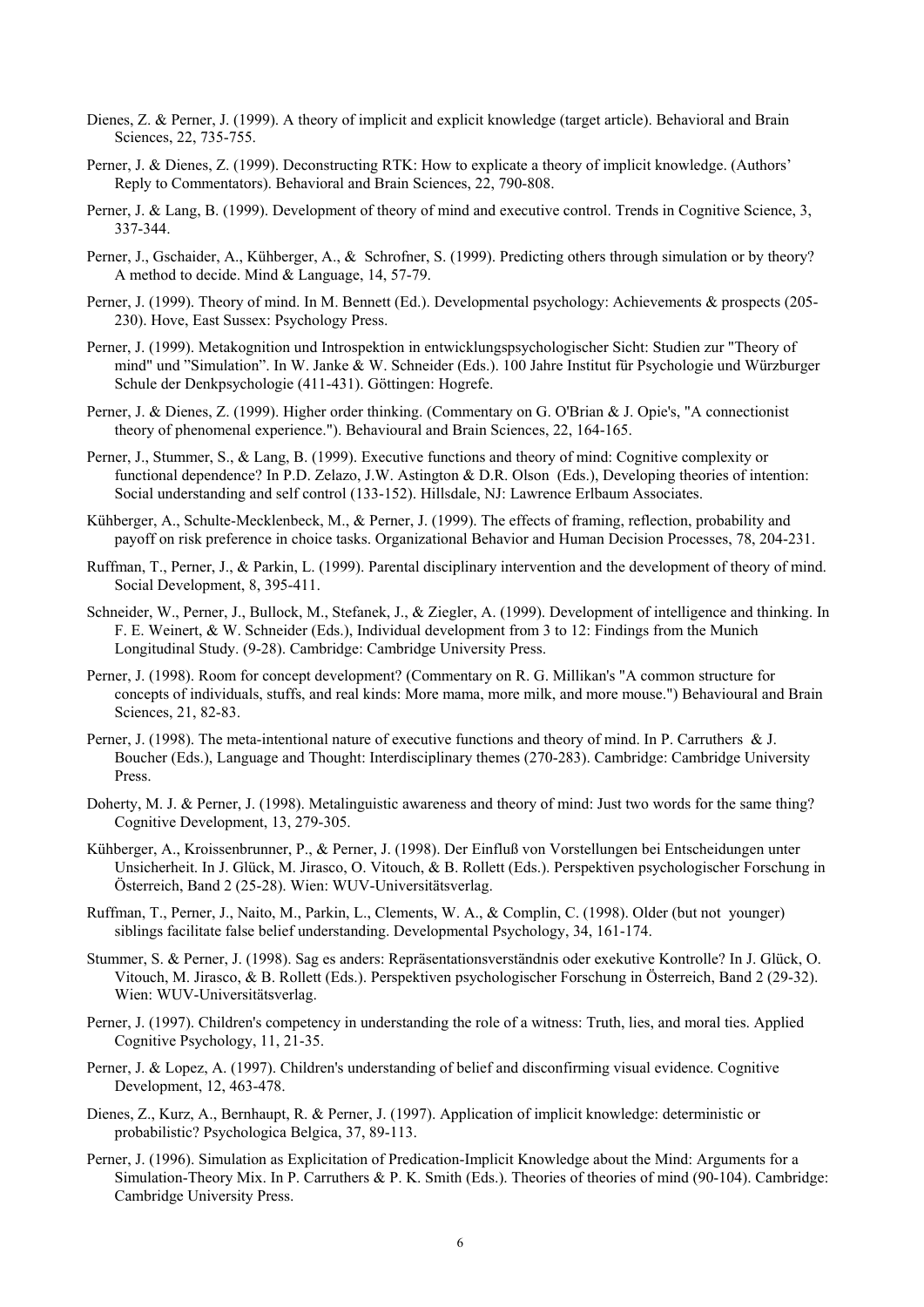- Perner, J. (1996). An Overview of Cognitive Development. In E. DeCorte & F. E. Weinert (Eds.), International Encyclopedia of Developmental and Instructional Psychology. Oxford: Elsevier Science. [Revised version of Perner, J. (1994). Cognitive Development. In T. Husén and T. N. Postlethwaite (Eds.), International Encyclopedia of Education, Second Edition. Oxford: Pergamon Press.
- Dienes, Z. & Perner, J. (1996). Implicit knowledge in people and connectionist networks. In G. Underwood (Ed.), *Implicit Cognition* (227–256). Oxford University Press: Oxford.
- Weinert, F. E. & Perner, J. (1996). Cognitive development. In D. Magnusson (Ed.), Individual Development over the lifespan: Biological and psychosocial perspectives (207-222). Cambridge: Cambridge University Press.
- Yuill, N., Perner, J., Pearson, A, Peerbhoy, D. & van den Ende, J. (1996) Children's changing understanding of wicked desires: From objective to subjective and moral. British Journal of Developmental Psychology, 14, 457-475.
- Perner, J. (1995). The many faces of belief: Reflections on Fodor's and the child's theory of mind. Cognition, 57, 241- 269.
- Perner, J. & Ruffman, T. (1995). Episodic memory and autonoetic consciousness: Developmental evidence and a theory of childhood amnesia. Journal of Experimental Child Psychology, 59, 516-548.
- Kühberger, A., Perner, J., Schulte, M., & Leingruber, R. (1995). Choice or no choice: Is the Langer effect evidence against simulation? Mind & Language, 10, 423-436.

- Perner, J. (1994). Cognitive Development. In T. Husén and T. N. Postlethwaite (Eds.), International Encyclopedia of Education, Second Edition. Oxford: Pergamon Press.
- Perner, J. (1994). The necessity and impossibility of simulation. Proceedings of the British Academy, 83, 145-154. (In C. Peacocke (Ed.). Representation, simulation and consciousness: Current issues in the Philosophy of Mind. Oxford: Oxford University Press.)
- Perner, J., Baker, S., & Hutton, D. (1994). Prelief: The conceptual origins of belief and pretence. In C. Lewis & P. Mitchell (Eds.), Children's early understanding of mind: Origins and development (261-286). Hove, East Sussex: Lawrence Erlbaum Associates.
- Perner, J., Ruffman, T. & Leekam, S. R (1994). Theory of mind is contagious; you catch it from your sibs. Child Development, 65, 1224-1234. Translated into Italian as "La teoria della mente è contagiosa: si prende dai fratelli," in O.L. Sempio & A. Marchetti (Eds*.), Il pensiero dell'altro: contesto, conoscenza e teorie della mente* (447-465). Milano: Raffaello Cotina Editore, 1995.
- Clements, W. & Perner, J. (1994). Implicit understanding of belief. Cognitive Development, 9, 377-397.
- Dienes, Z. & Perner, J. (1994). Dissociable definitions of consciousness. (Commentary on Shanks and St. John's "Characteristics of dissociable human learning systems"). Behavioral and Brain Sciences, 17, 403-404.
- Harris, P. L., Lillard, A., & Perner, J. (1994). Triangulating pretence and belief. In C. Lewis & P. Mitchell (Eds.), Children's early understanding of mind: Origins and development (287-293). Hove, East Sussex: Lawrence Erlbaum Associates.
- Perner, J. (1993). The theory of mind deficit in autism: Rethinking the metarepresentation theory. In S. Baron-Cohen, H. Tager-Flusberg, D. Cohen & F. Volkmar (Eds.). Understanding other minds: Perspectives from autism (pp. 112-137). Oxford: Oxford University Press.
- Perner, J. (1993). A plea for the Second Functionalist Model and the insufficiency of simulation (Comments on target articles by A. I. Goldman and A. Gopnik). Behavioral and Brain Sciences, 16, 66-67.
- Ruffman, T., Perner, J., Olson, D. R., & Doherty, M. (1993). Reflecting on scientific thinking: Children's understanding of the hypothesis-evidence relation. Child Development, 94, 1617-1636.
- Perner, J. (1992). Grasping the concept of representation: Its impact on 4-year-olds' theory of mind and beyond. Human Development, 35, 146-155.
- Perner, J. & Astington, J. W. (1992). The child's understanding of mental representation. In P. Pufall & H. Beilin (Eds.). Piaget's theory: Prospects and possibilities, (pp. 141-160). Hillsdale, NJ: Lawrence Erlbaum Associates.
- Perner, J. & Howes, D. (1992). "He thinks he knows": and more developmental evidence against the simulation (roletaking) theory. Mind & Language, 7, 72-86.
- Perner, J. (1991). On representing that: The asymmetry between belief and intention in children's theory of mind. In D. Frye & C. Moore (Eds.), Children's theories of mind. (pp. 139-155). Hillsdale, NJ: Erlbaum.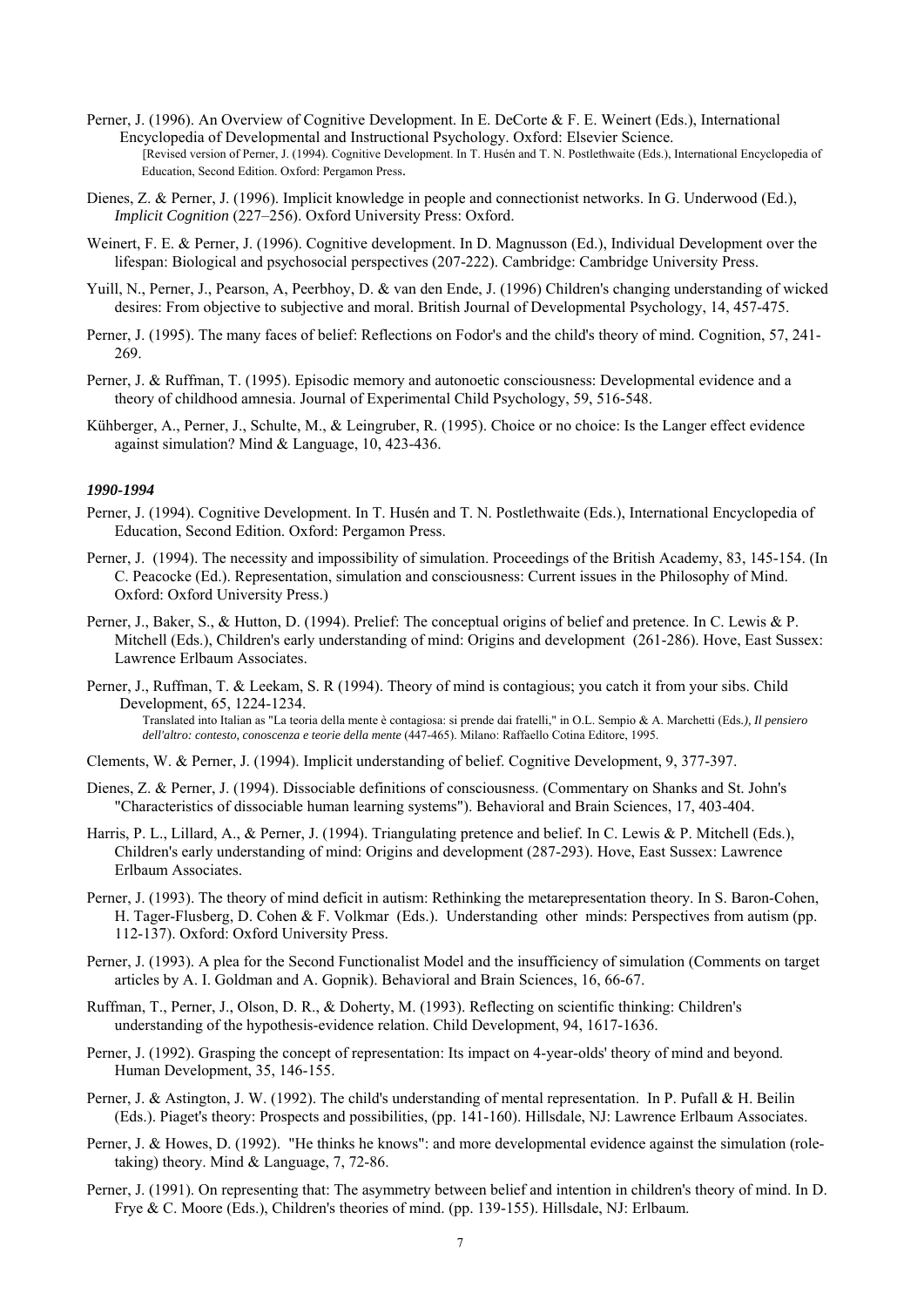- Perner, J. & Davies, G. (1991). Understanding the mind as an active information processor: Do young children have a "Copy Theory of Mind"? Cognition, 39, 51-69.
- Hadwin, J. & Perner, J. (1991). Pleased and Surprised: Children's cognitive theory of emotion. British Journal of DevelopmentalPsychology, 9, 215-234.

Leekam, S. & Perner, J. (1991). Does the autistic child have a metarepresentational deficit? Cognition, 40, 203-218.

- Sodian, B., Taylor, C., Harris, P. L., & Perner, J. (1991). Early deception and the child's theory of mind: False trails and genuine markers. Child Development, 62, 468-483.
- Whiten, A. & Perner, J. (1991). Fundamental issues in the multidisciplinary study of mindreading. In A. Whiten (Ed.), Natural theories of mind: Evolution, development and simulation of everyday mindreading. (pp. 1-17). Oxford: Blackwell.
- Perner, J. (1990). Experiential awareness and children's episodic memory. In W. Schneider & F. E. Weinert (Eds.), Interaction among aptitudes, strategies and knowledge in cognitive performance (pp. 3-11). Berlin, Heidelberg, New York: Springer Verlag.
- Garnham, A. & Perner, J. (1990). Does manifestness solve problems of mutuality? (Commentary on Sperber and Wilson's Relevance. *Behavioral and Brain Sciences*, **13**, 178-179.

- Perner, J. (1989). Conventions of relevance: "Look, but don't touch with dirty hands!" A rejoinder to Siegal and Sanderson. *Cognition*, **31**, 281-284.
- Perner, J. (1989). Is "Thinking" Belief? Reply to Wellman and Bartsch. *Cognition*, **33**, 315-319.
- Perner, J., Frith, U., Leslie, A. M., & Leekam, S. R. (1989). Exploration of the autistic child's theory of mind: Knowledge, belief and communication. *Child Development*, **60**, 689-700. Translated into Japanese in R. Takagi, M. Rutter, & E. Schopler (Eds.), *Advances in Research on Autism and Developmental Disorders* (61-76). Kyoto: Japanese Society for the Promotion of Research on Autism, 1996.
- Perner, J. (1988). Developing semantics for theories of mind: From propositional attitudes to mental representation. In J. W. Astington, P. L. Harris, & D. R. Olson (eds.), Developing theories of mind. (pp. 141-172). New York: Cambridge University Press.
- Perner, J. (1988). Higher-order beliefs and intentions in children's understanding of social interaction. In J. W. Astington, P. L.Harris, & D. R. Olson (eds.), Developing theories of mind. Cambridge: Cambridge University Press.
- Perner, J. & Garnham, A. (1988). Conditions for mutuality. Journal of Semantics, 6, 369-385.
- Perner, J. & Ogden, J. (1988). Knowledge for hunger: Children's problem with representation in imputing mental states. Cognition, 29, 47-61.
- Perner, J. & Wimmer, H. (1988). Misinformation and unexpected change: Testing the development of epistemic state attribution. Psychological Research, 50, 191-197.
- Mant, C. M. & Perner, J. (1988). The child's understanding of commitment. Developmental Psychology, 24, 343-351.
- Wimmer, H., Hogrefe, G.-J., & Perner, J. (1988). Children's understanding of informational access as source of knowledge. Child Development, 59, 386-396.
- Yuill, N. M. & Perner, J. (1988). Intentionality and knowledge in children's judgement of actor's responsibility and recipient's emotional reaction. Developmental Psychology, 24, 358-365.
- Perner, J., Leekam, S. R., & Wimmer, H. (1987). Three-year olds' difficulty with false belief: The case for a conceptual deficit. British Journal of Developmental Psychology, 5, 125-137.
- Perner, J. & Wimmer, H. (1987). Young children's understanding of belief and communicative intention. Pakistan Journal of Psychological Research, 2, 17-40.
- Yuill, N. & Perner, J. (1987). Exceptions to Mutual Trust: Children's use of second-order beliefs in responsibility attribution. International Journal of Behavioural Development, 10, 207-223.
- Hogrefe, J., Wimmer, H., & Perner, J. (1986). Ignorance vs. false belief: A developmental lag in attribution of epistemic states. Child Development, 57, 567-582.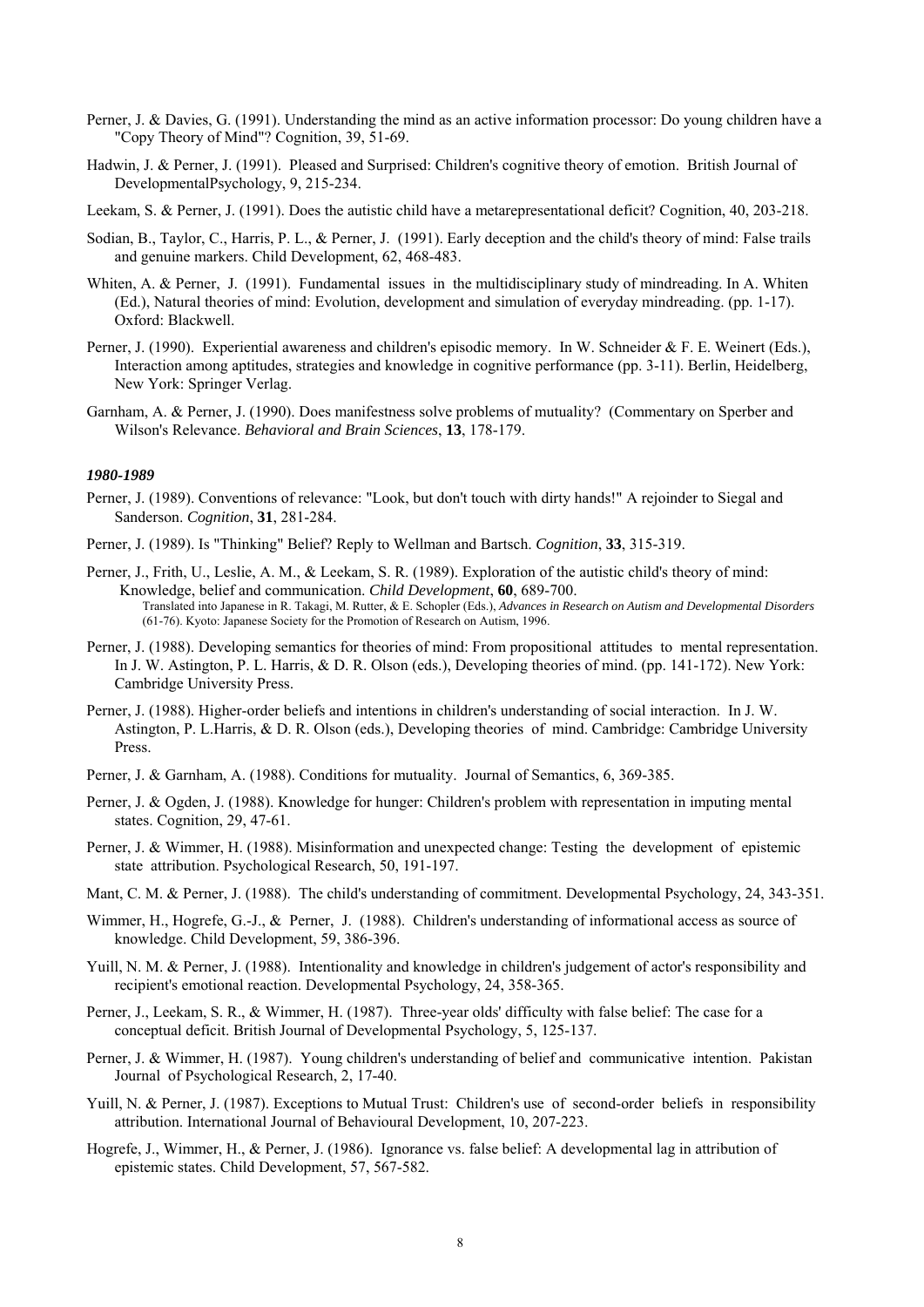- Perner, J. & Leekam, S. R. (1986). Belief and quantity: Three-year olds' adaptation to listener's knowledge. Journal of Child Language, 13, 305-315.
- Perner, J., & Aebi, J. (1985). Feedback dependent encoding of length series. British Journal of Developmental Psychology, 3, 133-141.
- Perner, J. & Wimmer, H. (1985). "John thinks that Mary thinks that…": Attribution of second-order beliefs by 5- to 10-year old children. Journal of Experimental Child Psychology, 39, 437-471.
- Wimmer, H., Gruber, S., & Perner, J. (1985). Young children's conception of lying: Moral thinking and the denotation and connotation of "to lie". Developmental Psychology, 21, 993-995.
- Perner, J., Kohlmann, R., & Wimmer, H. (1984). Young children's recognition and use of the vertical and horizontal in drawings. Child Development, 55, 1637-1645.
- Wimmer, H., Gruber, S., & Perner, J. (1984). Young children's conception of lying: Conceptual Realism Moral Subjectivism. Journal of Experimental Child Psychology, 37, 1-30.
- Perner, J. & Mansbridge, D. G. (1983). Developmental differences in encoding length series. Child Development, 54, 710-719.
- Wimmer, H. & Perner, J. (1983). Beliefs about beliefs: Representation and constraining function of wrong beliefs in young children's understanding of deception. Cognition, 13, 103-128. Translated into Japanese in R. Takagi, M. Rutter, & E. Schopler (Eds.), *Advances in Research on Autism and Developmental Disorders* (22-40). Kyoto: Japanese Society for the Promotion of Research on Autism, 1996.
- Wimmer, H., Wachter, J., & Perner, J. (1982). Cognitive autonomy of the development of moral evaluation of achievement. Child Development, 53, 668-676.
- Perner, J., Steiner, G., & Staehelin, C. (1981). Mental representation of length and weight series and transitive inferences in young children. Journal of Experimental Child Psychology, 31, 177-192.

#### *1974-1979*

- Perner, J. (1979). Young children's preoccupation with their own payoffs in strategic analysis of  $2 \times 2$  games. Developmental Psychology, 15 (2), 204-213.
- Perner, J. (1979). Young children's bets in probabilistic tasks involving disjoint and part-whole related events. Archives de Psychologie, XLVII (181), 131-149.
- Perner, J. (1979). Discrepant results in experimental studies of young children's understanding of probability. Child Development, 50, 1121-1127.
- Rapoport, A., Frenkel, O. J., & Perner, J. (1977). Experiments with cooperative  $2 \times 2$  games. Theory and Decision, 8, 67-92.
- Rapoport, A., & Perner, J. (1974). Testing Nash's solution of the cooperative game. In Anatol, Rapoport (ed.), Game theory as a theory of conflict resolution. Dordrecht: Reidel.
- Perner, J. (1974). Begriffsbildung in der Psychologie: Zur Logik des Begriffes "Intelligenz". Conceptus, VIII (24), 36- 44.

#### **WORK in PROGRESS**

#### **Commissioned:**

Perner, J., Kloo, D., & Rohwer, M. (submitted: 27 November 2009). Retro- and Prospection for Mental Time Travel: Emergence of episodic remembering and mental rotation in 5- to 8-year old children. *Consciousness & Cognition,* .

◊ Special issue on "Memory and Self-Understanding" edited by Albert Newen, Kai Vogeley, Christoph Michel based on contributions to the workshop in Delmenhorst, June 3-5, 2009.

- Perner, J. (submitted 1st draft: 12 Jan 09). "Who took the Cog out of Cog*nitive* Science?—Mentalism in an Era of Anti-cognitivism." In P.A. Frensch, et al. (Eds.), *ICP 2008 Proceedings*. Psychology Press.
- Perner, J. & Rafetseder, E. (Revision submitted 12 Jan 2010). Counterfactual and other Forms of Conditional Reasoning: Children Lost in the Nearest Possible World. In, C. Hoerl, T. McCormack, & S. Beck (eds.), "*Understanding Counterfactuals/Understanding Causation.*" New York, NY: Oxford University Press.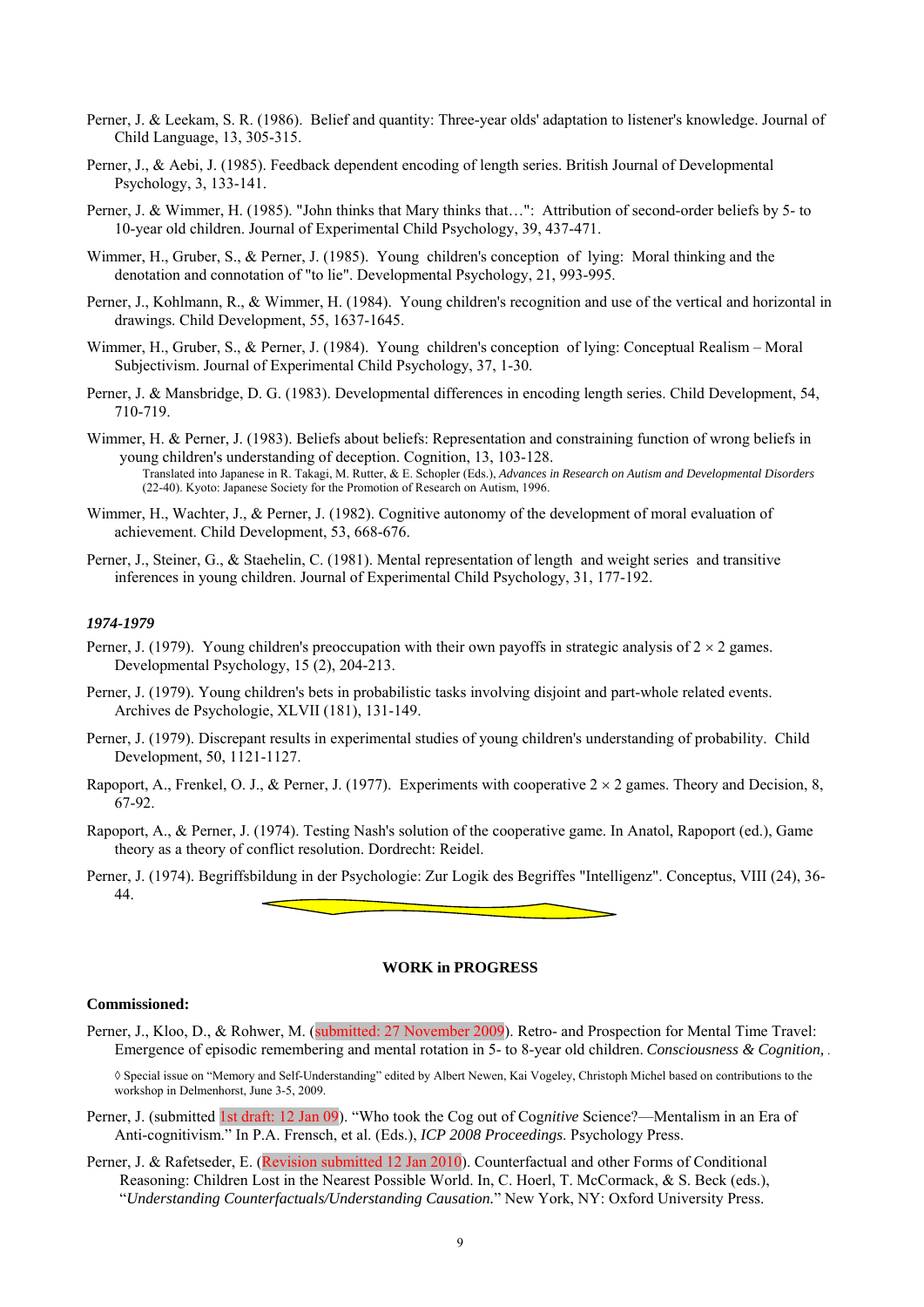◊ Special issue edited by Christopher Hoerl, Teresa McCormack, and Sarah Beck based on contributions to the AHRC-workshop 'Understanding Counterfactuals/Understanding Causation', University of Warwick, 15 – 16 December 2007.

Perner, J. (DEADLINE: 1st December 2009--8,000 - 10,000 words). "TITLE". Entry to Alan M. Leslie and Tamsin C. German (Eds.). *The Handbook of 'Theory of Mind'*. Lawrence Erlbaum Associates.

#### **Papers submitted**

- Kloo, D., Schmidhuber, N., Aichhorn, M., Güven, Z., & Perner, J. (under revision: 12.10.09). Attention- vs. Response-Shifting: Response flexibility develops earlier than attentional flexibility. *Cognitive Development*.
- Rendl, B., Meitner, L., & Perner, J. (under revision 13.07.09). Children understanding identity statements: When two people become one. *Cognition*.
- Rafetseder, E. & Perner, J. (submitted: 06.10.09). Are children's correct answers to counterfactual questions due to counterfactual reasoning? *Thinking & Reasoning*.
- Iao, L-S., Leekam, S., Perner, J., & McConachie, H. (submitted: 07.09.09). Further evidence for non-specificity of theory of mind in preschoolers: Training and transferability in the understanding of false beliefs and false signs. *Journal of Cognition and Development*.
- Rohwer, M., Kloo, D., & Perner, J. (submitted 30.09.09). Escape from Meta-Ignorance: How Children Develop an Understanding of their Own Lack of Knowledge. *Child Development*.
- Rafetseder, E. & Perner, J. (submitted: 03.12.09). When the Alternative had been better: Counterfactual Reasoning and the Emergence of Regret. *Cognition & Emotion*, .
- Rafetseder, E., Hacking, L., & Perner, J, (submitted 04.01.10). Counterfactual Reasoning: From childhood to adulthood. *Child Development*,.

#### **Under longterm revision**

Kloo, D., Aichhorn, M., Perner, J., Schmidhuber, N., Trendl, C. and Weiss, B. (under revision 02 May 2008) The case of object-based set-shifting: Different set-shifting effects in children from those in adults*.*

Kühberger, A., Perner, J., & Ziesel, D. (under revision). Lay theories of counterfactual reasoning.

Kühberger, A., Schwarz, R., & Perner, J. (under revision). Predicting Learning and Forgetting: A Simulation View.

#### **In preparation**

- Giritzer, T., Kloo, D., & Perner, J. (draft: 02.05.09). "I know it, because I felt it." Young children's modality-specific ability to predict and report the source of knowledge.
- Doherty, M. J. & Perner, J. (partial drafts  $30$ -April-05 +  $30$ -March-08). Mutual exclusivity and understanding perspective.
- Kain, W., Tischler, A., & Perner, J. (data collected). Shame & Guilt: Understanding self-conscious emotions by children with ADHD.
- Kain, W., Traintinger, K., & Perner, J. (data collected). Theory of mind, executive functions, and working memory in children with ADHD.
- Kain, W., Perner, J., ... (data collected). Early Diagnosis of Preschool Children at Risk of ADHD and their later diagnosis: A longitudinal study.
- Kain, W. & Perner, J. (data collected). Introspective abilities in children with ADHD.
- Kain, W., (Gasperl, A.), & Perner, J. (data collected). Can theory of mind, executive functions, and working memory deficits in children with ADHD be eased with Ritalin?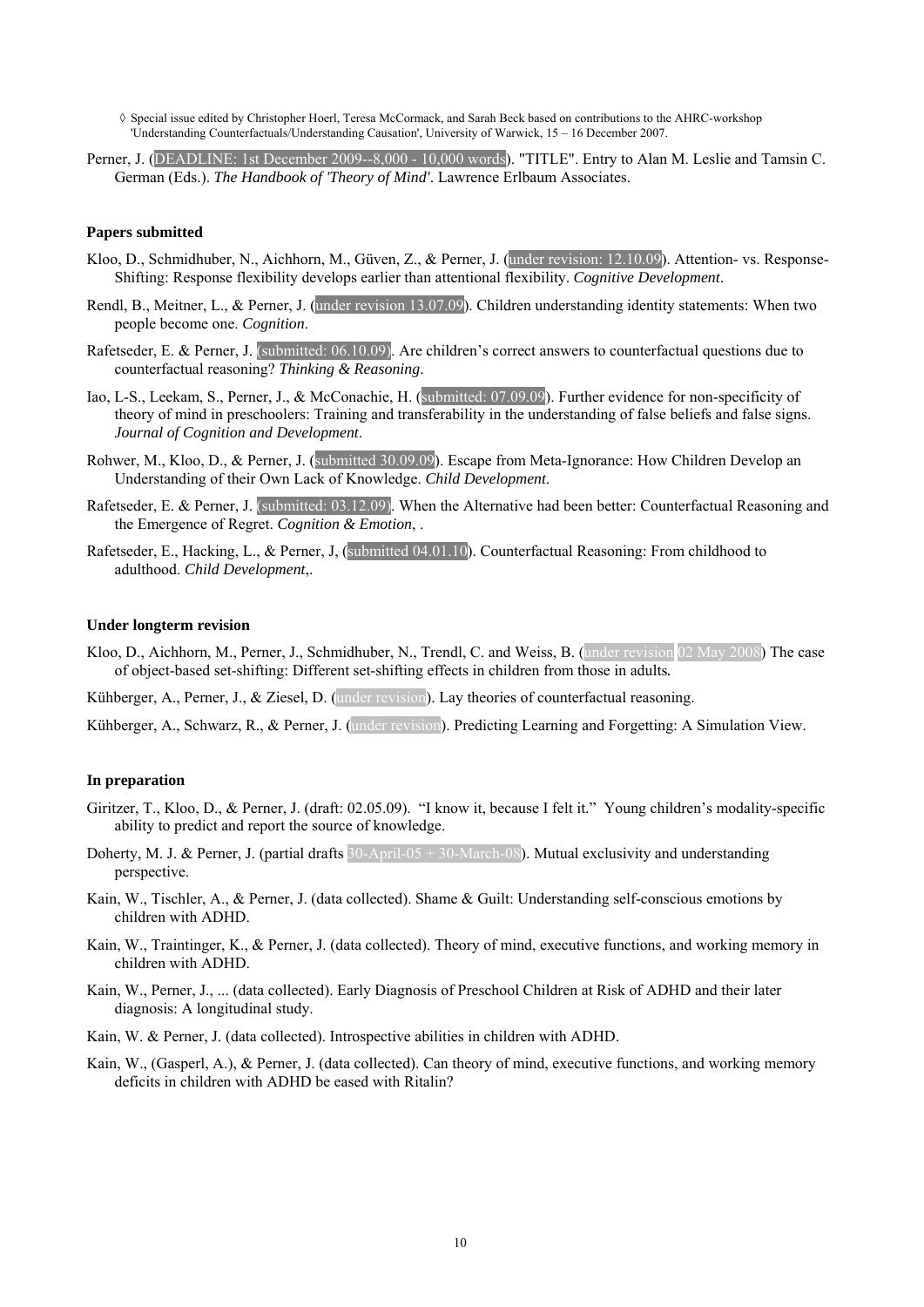Unpublished cited drafts:

Parkin, L. & Perner, J. (1996). False directions in children's theory of mind: What it means to understand belief as representation. Unpublished manuscript, Laboratory of Experimental Psychology, University of Sussex.

Hadwin, J. & Perner, J. (unpublished). A nice surprise: Antecedents to children's understanding of surprise as a function of belief violation. Unpublished manuscript, Laboratory of Experimental Psychology, University of Sussex.

Perner, J., Leekam. S. R., Myers, D., Davis, S., & Odgers, N. (1993). Misrepresentation and referential confusion: Children's difficulty with false beliefs and outdated photographs. Unpublished manuscript, Laboratory of Experimental Psychology, University of Sussex.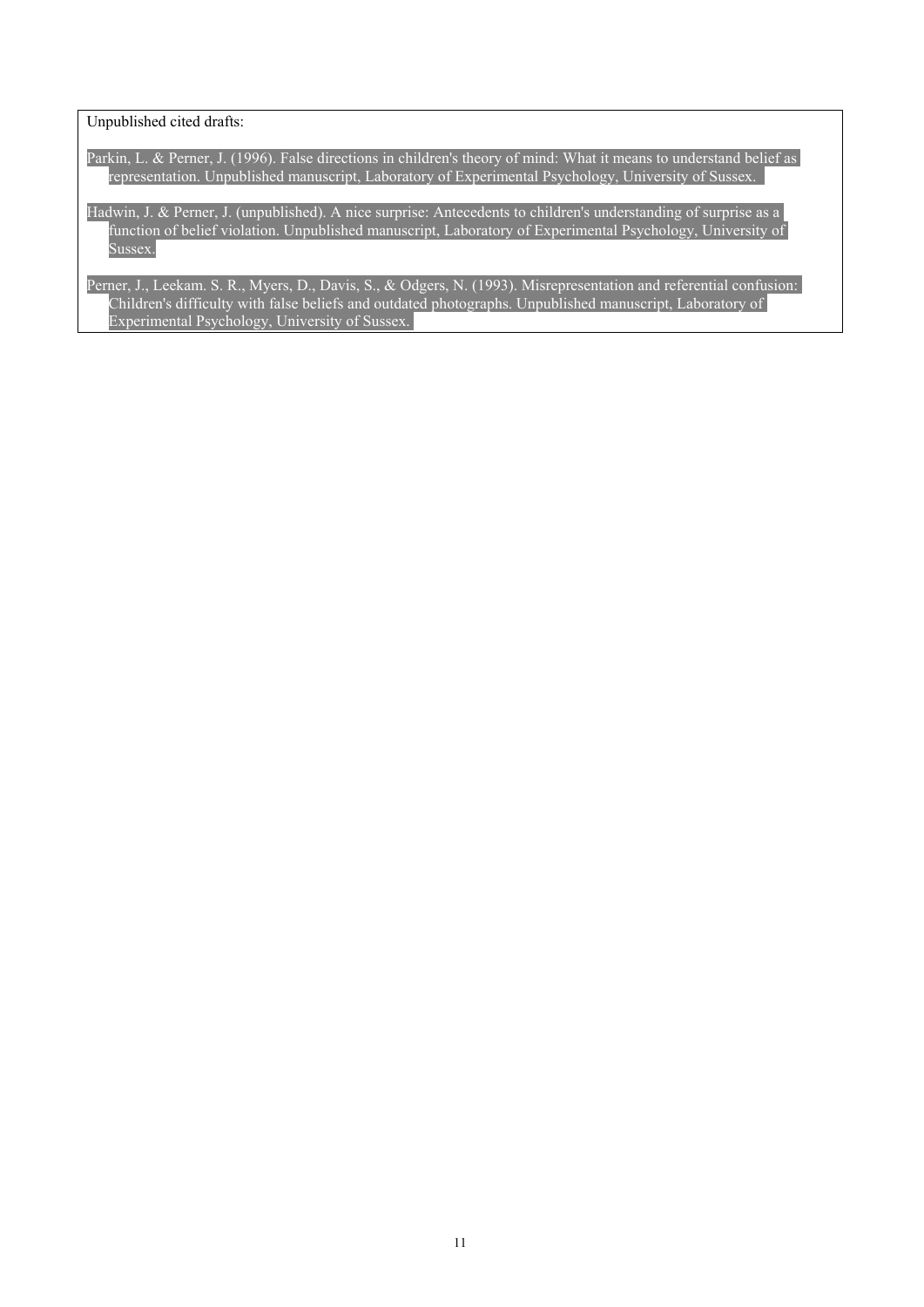# **CONFERENCE PRESENTATIONS AND COLLOQUIA**

Josef Perner

### **1983-1987**

- Department of Psychology, University of Southampton
- Max-Planck Institut für Psychologische Forschung, Munich
- MRC Cognitive Development Unit, London
- Project Zero, Harvard University
- Department of Psychology, University of Liverpool
- Institut für Medizinische Kybernetik, University of Vienna
- Hatfield Polytechnic, London
- Annual Conference of Pakistan Psychological Association, Peshawar.
- Annual Meeting of the Society for Philosophy and Psychology, Toronto.
- MRC Applied Psychology Unit, Cambridge
- Department of Psychology, University of Manchester
- Department of Psychology, University of Surrey
- Department of Psychology, University of Stirling
- International Conference on Developing Theories of Mind, Toronto.
- Workshop on Children's Early Concept of Mind, Oxford.
- Symposium on Autism and Theory of Mind at the Annual Meeting of the Developmental Section of the British Psychological Society, Exeter.
- Department of Psychology, University of Oxford
- Department of Psychology, University of Basel

### **1988-1989**

- Department of Psychology, University of Reading
- SRCD Study Group on Children's Theory of Mind, Yale University
- Department of Psychology, University of Illinois
- Center for Human Growth and Development, University of Michigan
- Ontario Institute of Studies in Education, Toronto
- Department of Psychology, University of Pittsburgh
- Workshop on Interactions Among Aptitudes, Strategies and Knowledge in Cognitive Performance. Max-Planck Institute for Psychological Research.
- Symposium on "Children's Theory of Mind" at the Biennial Meeting of the Society for Research in Child Development, Kansas City, Ohio.
- Symposium on "Theoretical Explanations of Children's Understanding of the Mind" at the Biennial Meeting of the Society for Research in Child Development, Kansas City, Ohio.
- The Emergence of Mindreading. Workshop attached to BPS Conference, St. Andrews, April 1989.
- Graduate Program in Developmental Psychology, City University of NewYork.
- Ontario Institute of Studies in Education, Toronto.
- Symposium on "Children's Theories of Emotion". Annual Meeting of the Developmental Section of the British Psychological Society,Guildford.
- MRC Child Psychiatry Unit, Institute of Psychiatry, London.
- Department of Psychology, University of Cambridge.

- Department of Psychology, New College, University of London
- MRC Cognitive Development Unit, London.
- "Harris Visiting Professor", Psychology, University of Chicago.
- Department of Psychology, University of Pennsylvania.
- Workshop "Understanding other minds: Perspectives from autism." Seattle, Washington.
- Symposium on "Children's Understanding of Intention" at the Biennial Meeting of the Society for Research in Child Development, Seattle,Washington.
- Symposium on "The 4-Year Watershed" at the Biennial Meeting of the Society for Research in Child Development, Seattle, Washington.
- Department of Social Sciences (Psychology), City University, London.
- Department of Psychology, Stanford University.
- Cognitive Science, University of California at Berkeley.
- Symposium "The child as theorist" at the Annual Meeting of the Developmental Section of the British Psychological Society.University of Cambridge.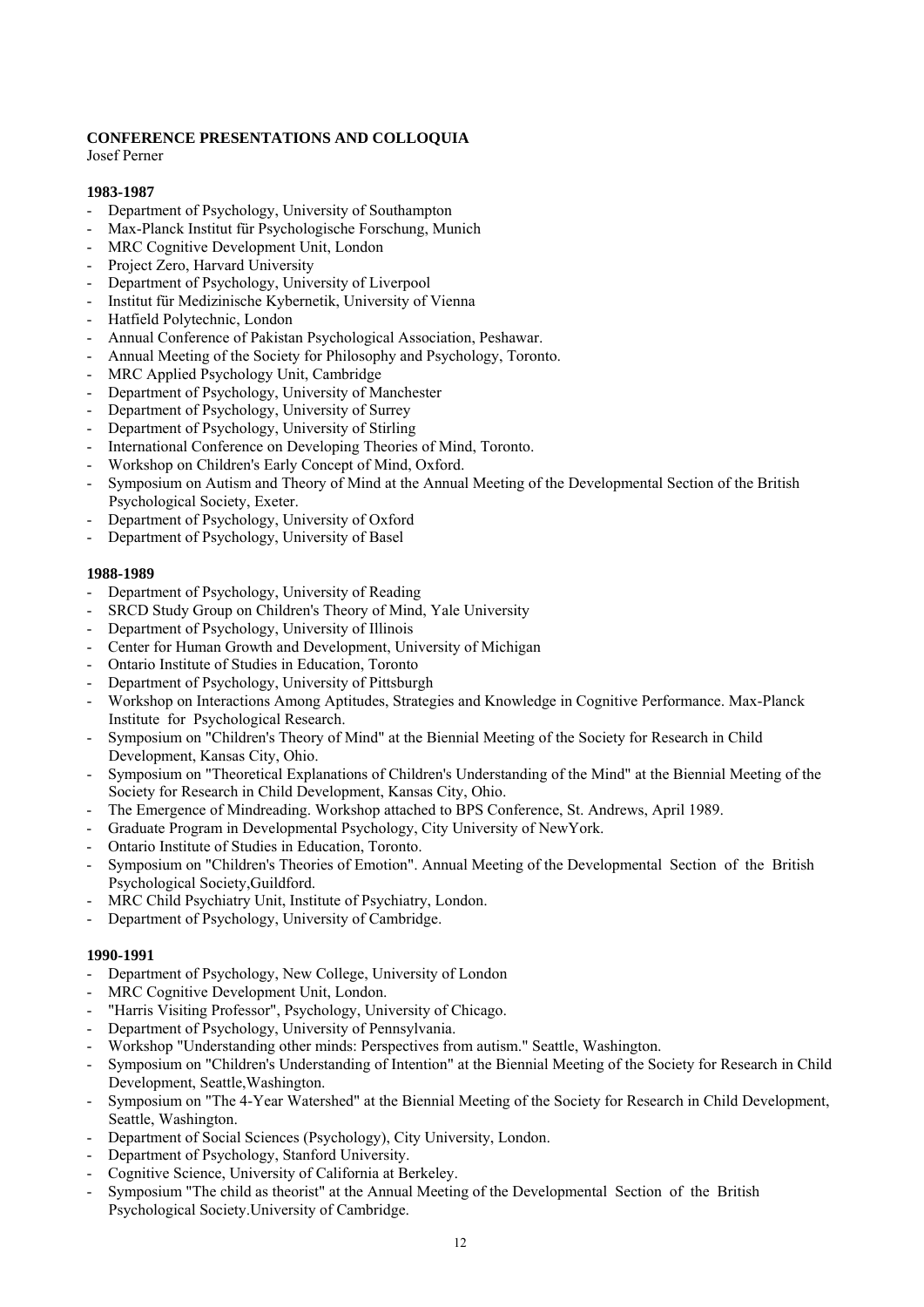- Department of Psychology, University of Salzburg

# **1992**

- Department of Experimental Psychology, University of Oxford
- Workshop on Normal and Autisitc Children's Theory of Mind. Welsh Branch of the British Psychological Society, University College Swansea.
- Cognitive Science, Manchester University.
- NATO Workshop on "Child Eyewitness Testmony", Il Ciocco, Italy.
- Symposium on Comparative Studies of Social Behaviour at the 25<sup>th</sup> International Congress of Psychology, Brussels.
- Symposium on "Other Minds", Inaugural conference of the European Society for Philosophy and Psychology, Leuven, Belgium.
- Workshop on "Perception of Subjects and Objects", King's College Research Center, University of Cambridge.
- Department of Psychology, University of Nottingham.
- Theories of Theories of Mind workshop, Hang Seng Centre for Cognitive Studies, Department of Philosophy, University of Sheffield.

### **1993**

- Department of Psychology, University of Leicester.
- Department of Psychology, University of Wales at Swansea
- British Academy's meeting on philosophy of mind, London, March 1993.
- Ontario Institute for Studies in Education, Toronto, Ontario.
- Department of Psychology, University of Toronto, Toronto, Ontario.
- Symposium on "Implicit-explicit knowledge: Theoretical and empirical implications for concept learning" at the Biennial Meeting of the Society for Research in Child Development, New Orleans, Louisiana.
- Symposium on "Individual differences in developing theories of mind" at the Biennial Meeting of the Society for Research in Child Development, New Orleans, Louisiana.
- Hang Seng Centre for Cognitive Studies, University of Sheffield: Theories of Theories of Mind Project.
- Invited address at the Annual Meeting of the Developmental Section of the British Psychological Society, Birmingham, September 1993.

### **1994**

- Max-Planck Institute for Psychological Research, Munich.
- Biologisch-Mathematische Abteilung des psychologischen Institutes der Universität Zürich.
- Max-Planck Institute for Human Development and Education, Berlin.
- Humanistic Faculty, Copenhagen University.
- Symposium on Concept Development, Treffen der experimentell arbeitenden Psychologen und Psychologinnen, Munich.
- Department of Psychology, University of Freiburg.
- Department of Linguistics, University of Stuttgart.
- Institut für pädagogische Psychologie und empirische Pädagogik der Universität München.
- Nobelsymposium: "The life-span development of individuals: A synthesis of biological and psychological perspectives." Royal Swedish Academy of Science, Södergarn, Stockholm, Sweden.
- Hang Seng Centre for Cognitive Studies, University of Sheffield: "Theories of Theories of Mind" Conference.
- International Conference on the Longitudinal Study of the Genesis of Individual Competencies (LOGIC). Ringberg Castle, Max-Planck Society.
- Hang Seng Centre for Cognitive Studies, University of Sheffield: *Language and Thought* workshop November, 1994.

### **1995**

- Symposium on "Language development and the acquisition of a theory of mind" at the Biennial Meeting of the Society for Research in Child Development, March 1995,Indianapolis, Indiana.
- "Implicit understanding of false belief "(given jointly with Wendy Clements) at the Annual Conference of the European Society for Philosophy and Psychology, August/September 1995, Oxford, UK.
- Invited address "Implicit understanding of false belief" at the Tagung der Fachgruppe Entwicklungspsychologie der Deutschen Gesellschaft für Psychologie, September 1995, Leipzig.
- Hang Seng Centre for Cognitive Studies, University of Sheffield: *Language and Thought* workshop November, 1995: Implicit understanding of false belief: A theoretical enigma.

### **1996**

- Department of Psychology, University of Heidelberg, Heidelberg, Germany.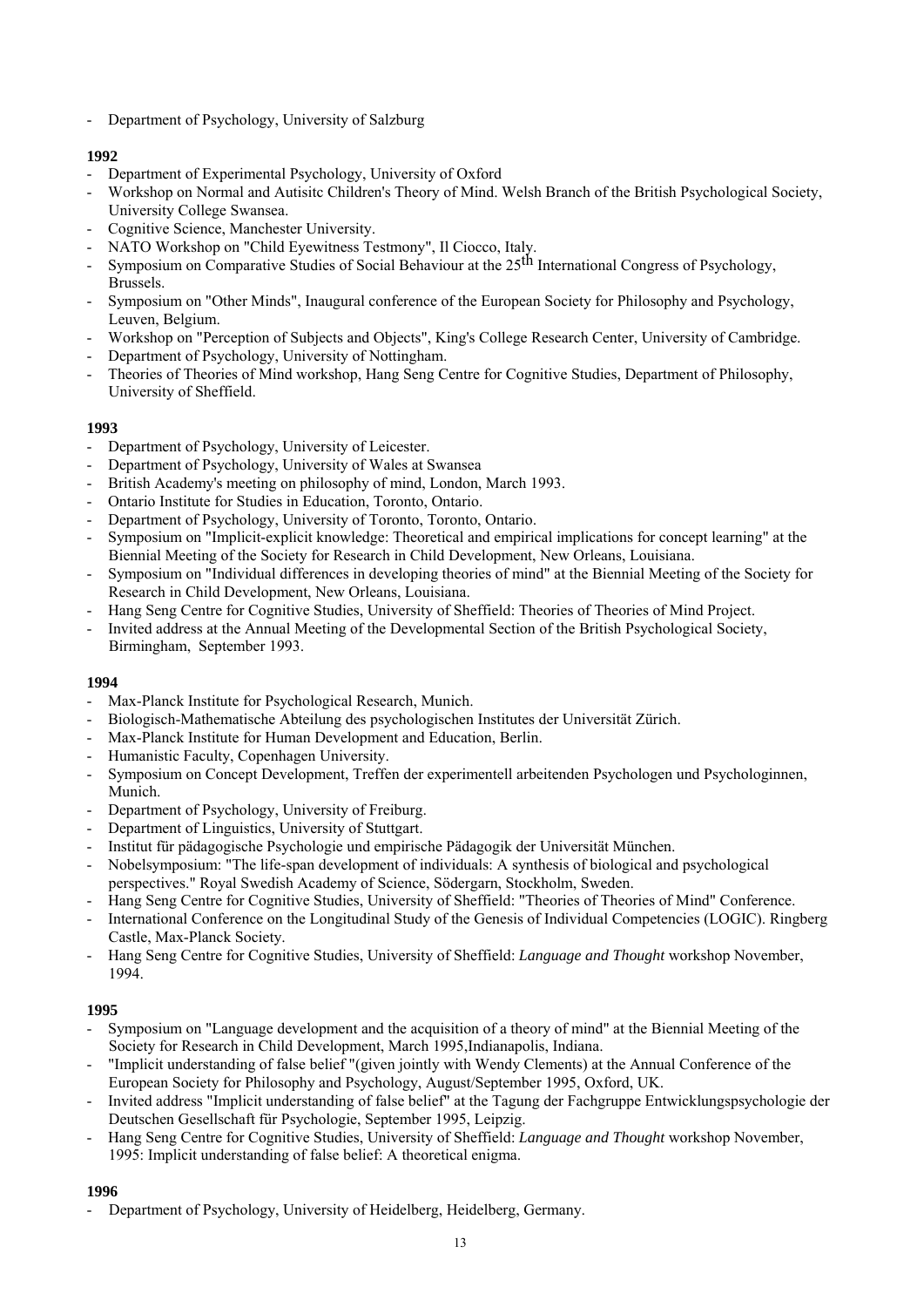- Hang Seng Centre for Cognitive Studies, University of Sheffield: " *Language and Thought* " Conference.
- Discussant of Symposium on "Types of Early Memory" at the Second International Memory Conference, Padua, Italy.
- Centennial Conference of the Würzburg School of Psychology, Department of Psychology, University of Würzburg, Germany.
- Invited Symposium on "Theories of Mind" at the 26<sup>th</sup> International Congress of Psychology, Montreal, Canada.
- Invited Symposium on "Recent Research on Theory of Mind Development" at the Centennial Conference of Jean Piaget's Birth "The growing mind: Multidisciplinary approaches", Geneva, Switzerland.

- Steirische Gesellschaft für Psychologie, Department of Psychology, University of Graz, Austria.
- Discussant of Symposium "Theory of Mind Ten Years After" at the Biennial Meeting of the Society for Research in Child Development, March 1997, Washington, DC.
- Discussant of Symposium "The Development of a Temporally Extended Self" at the Biennial Meeting of the Society for Research in Child Development, March 1997, Washington, DC.
- Invited talk at the International Conference on "Developing Intentions in a Social World" at the Cognitive Science Programme, University College, University of Toronto, April 10-13, 1997.
- Robotics Group, University of Sussex, Falmer, East Sussex, England.
- Invited talk at the Workshop on Conceptual Development at the University of Würzburg, organised by the German Science Foundation (DFG: deutsche Forschungsgemeinschaft), Würzburg, Germany, July 21- 24, 1997.
- Submitted paper at the Annual Conference of the European Society for Philosophy and Psychology, Padua, August 27-30, 1997.
- Convenor of invited symposium on "Time and Memory" at the Annual Conference of the European Society for Philosophy and Psychology, Padua, August 27-30, 1997.
- Submitted paper at the  $3^{rd}$  Scientific Meeting of the Österreichischen Gesellschaft für Psychologie, University of Salzburg, December 1997.

### **1998**

- Dienes, Z. & Perner, J. (1998). A theory of implicit knowledge. Invited paper presented at the 'Role of Implicit Memory and Implicit Learning in Representing the World' workshop, University of Liege, 28 March, 1998.
- Invited paper presented at the "theory of mind" workshop financed by the German Science Foundation (DFG) at the University of Würzburg, June 1998.
- Invited paper presented at HRB Interdisciplinary Project on Consciousness & Self-Consciousness, University of Warwick, July 1998.
- Convenor of invited symposium "Counterfactuals" at the Annual Conference of the European Society for Philosophy and Psychology, Lissabon, September 1998.
- Invited address at conference entitled: Evolution of Human Cognitive Specializations. New Iberia Research Center, New Iberia, Lousiana, October 1998.
- Invited address at symposium entitled: "Children's theory of mind:What causes change?" at the Department of Psychology, University of Freiburg, Germany, November, 1998.

- Invited paper "Understanding false belief, synonymity and homonymity" at the conference, "Literacy and Conceptions of Language," April 8 - 10, 1999 at the Ontario Institute for Studies in Education of the University of Toronto.
- Discussant of Symposium "Children's understanding of nonliteral statements and actions: pretense, disguise, jokes and lies." at the Biennial Meeting of the Society for Research in Child Development (SRCD), April 15-18, 1999, Albuquerque, New Mexico.
- Invited contribution "What accounts for the developmental relationship between theory of mind and executive function?" to submitted Symposium "Executive function and theory of mind." at the Biennial Meeting of the Society for Research in Child Development (SRCD), April 15-18, 1999, Albuquerque, New Mexico.
- Discussant of Invited Symposium "Infants' understanding of intentional action" convened by György Gergely at the Annual Meeting of the European Society for Philosophy and Psychology (ESPP) in Warwick, UK, July 23-27, 1999.
- Dienes, Z., & Perner, J. (1999). The essential relation between metacognition and implicit learning. Invited keynote speaker at: Metacognition: Process, Function, and Use, University of Blaise Pascal, 6-8 September.
- Invited address "Belief and the perspectival relativity of sortals" at the conference, "Advances in Theory of Mind," at the Centro di Scienza Cognitiva of the University and Polytechnic of Torino, Italy, September 24-25, 1999.
- Paper "Implicit knowledge in development" at the Invited Symposium "Mental Representations in the Brain" convenend by Chris Frith at the 31<sup>st</sup> Annual General Meeting of the European Brain & Behaviour Society (EBBS) in Rome, Italy, 29 September – 2 October, 1999.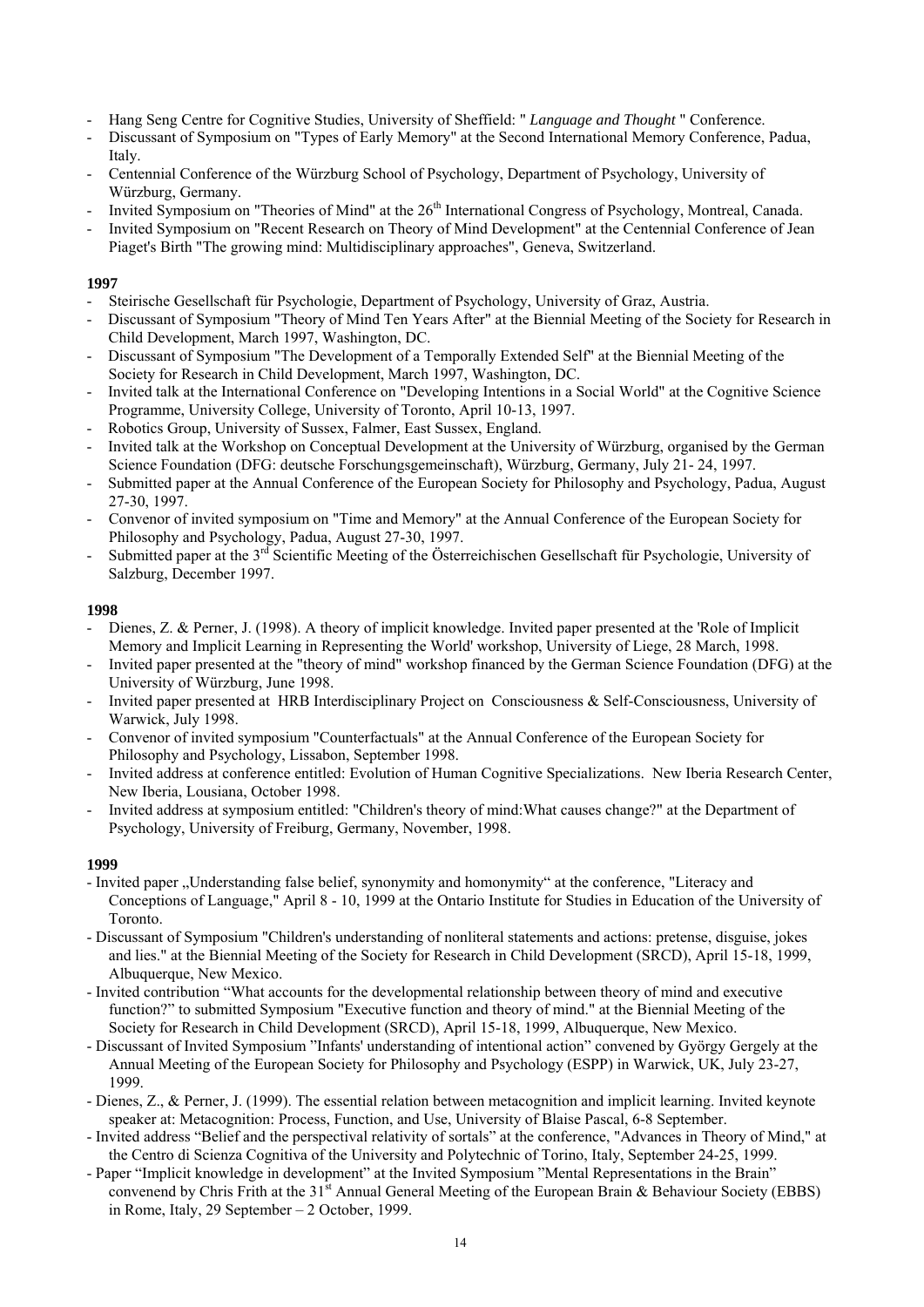- Convenor of and contribution " Theory of mind and executive inhibition: a functional relationship" to Invited Symposium "Theory of mind and executive function," at the Inaugural Meeting of the Cognitive Development Society (CDS), 8-9 October, Chapel Hill, NC.
- Colloquium at the Department of Psychology, University of Michigan: "False Belief and the Perspectival Relativity of Sortals", 11 October 1999.
- Kühberger, A. & Perner, J. (1999.) Methodenartefakte in der Forschung zum kontrafaktischen Denken. Submitted paper presented at the 4th Wissenschaftliche Tagung der ÖGP (österreichische Gesellschaft für Psychologie), Graz, 3-4 December 1999.
- Lang, B. & Perner, J. (1999). Der Zusammenhang zwischen "Theory of Mind" und "Executive Control". Submitted paper presented at the 4th Wissenschaftliche Tagung der ÖGP (österreichische Gesellschaft für Psychologie), 3-4 December, 1999 in Graz.

- Lang, B. & Perner, J. (2000). Children's problems with card sorting: Extra-dimensional shift and visual clash. Poster presented at the 12th Annual Convention of the American Psychological Society, 8-11 June 2000, Miami Beach, Florida.
- Invited keynote address, "The distinciton between implicit and explicit knowledge in cognitive development" at the XVI Biennial Meeting of the International Society for Studies in Behavioural Development (ISSBD) in Beijing, China, July 11-14, 2000.
- Paper "Children's belief in the causality of beliefs and intentions" at invited symposium "Magic, scepticism, and practice: The role of experience in shaping causal beliefs in children and adults," (Organiser: Eugene Subbotsky) at the XVI Biennial Meeting of the International Society for Studies in Behavioural Development (ISSBD) in Beijing, China, July 11-14, 2000.
- Convenor of and contribution "Theory of mind imperialism" to invited Symposium, "Theory of mind and its detractors: What develops at 4?" at the XXVII International Congress of Psychology, Stockholm, Sweden, July 23- 28, 2000.
- Paper "Development of episodic memory and theory of mind: The role of direct experience" at invited Symposium "Autonoetic consciousness" (Convenor: Endel Tulving) at the XXVII International Congress of Psychology, Stockholm, Sweden, July 23-28, 2000.
- Invited keynote address "How much of a theory of mind do you need to be conscious?" at the Annual Meeting of the Developmental Section of the BPS (British Psychological Society), University of Bristol, 14-17 September 2000.
- Invited paper, "Children's problems with card sorting: Extra-dimensional shift and visual clash," for submitted Symposium on "Executive function and Theory of Mind" at the Annual Meeting of the Developmental Section of the BPS (British Psychological Society), University of Bristol, 14-17 September 2000 (Birgit Lang as copresenter).
- Invited paper "Theory of mind and executive control" presented at the International Symposium "The social brain: Evolution and pathology," at the Department of Psychiatry and Psychotherapy, University of Bochum and the Max-Planck-Institute for Behavioural Physiology, Bochum, Germany, December 1-2, 2000.
- Invited paper "False belief and the perspectival relativity of sortals" at the conference on "Belief Ascription" at the University of San Marino, December 15-17, 2000.

- Invited talk "False belief and the perspectival relativity of sortals," at DECOLAGE 2001, 21-22 March 2001, Besançon, France.
- Invited talk "The role of direct experience in the development of episodic memory," at International Workshop on Episodic Memory at l'Institut Jean Nicod, Paris, 6 April 2001.
- Invited contribution "The role of direct experience in the development of episodic memory," to submitted Symposium "Linking reasoning about mental states and developing memory for personally experienced events," at the Biennial Meeting of the Society for Research in Child Development (SRCD), April 19-22, 2001, Minneapolis, Minnesota.
- Invited paper "Evidence for Simulation in Predicting the Framing Effect in Decision Making" presented at the International conference on *Natural and cultural Bases of Human Inference* sponsored by the ESF Network Human Reasoning and Decision Making. Paris, 7 – 9 June 2001.
- Colloquium and workshop contribution "How much theory of mind do you need to be conscious?" at MPI for Evolutionary Anthropology, Leipzig, July 3-4.
- Invited contribution "The role of direct experience in the development of episodic memory," to invited Symposium "Episodic Memory" at the Annual Meeting of the ESPP, August 8 – 11, 2001, Fribourg, Switzerland.
- Dienes, Z., & Perner, J. (2001). When knowledge is unconscious because of conscious knowledge and vice versa. Twenty-third Annual Conference of the Cognitive Science Society, 1-4 August 2001, Edinburgh, Scotland.
- Invited contribution "How much theory of mind do you need to be conscious?" to invited symposium "The development of symbolic thought: Biological and cultural components" at the Annual Meeting of the Developmental Psychology Division of AIP (Italian Academic Association of Psychologists), Mondello, Sicily, September 26-28.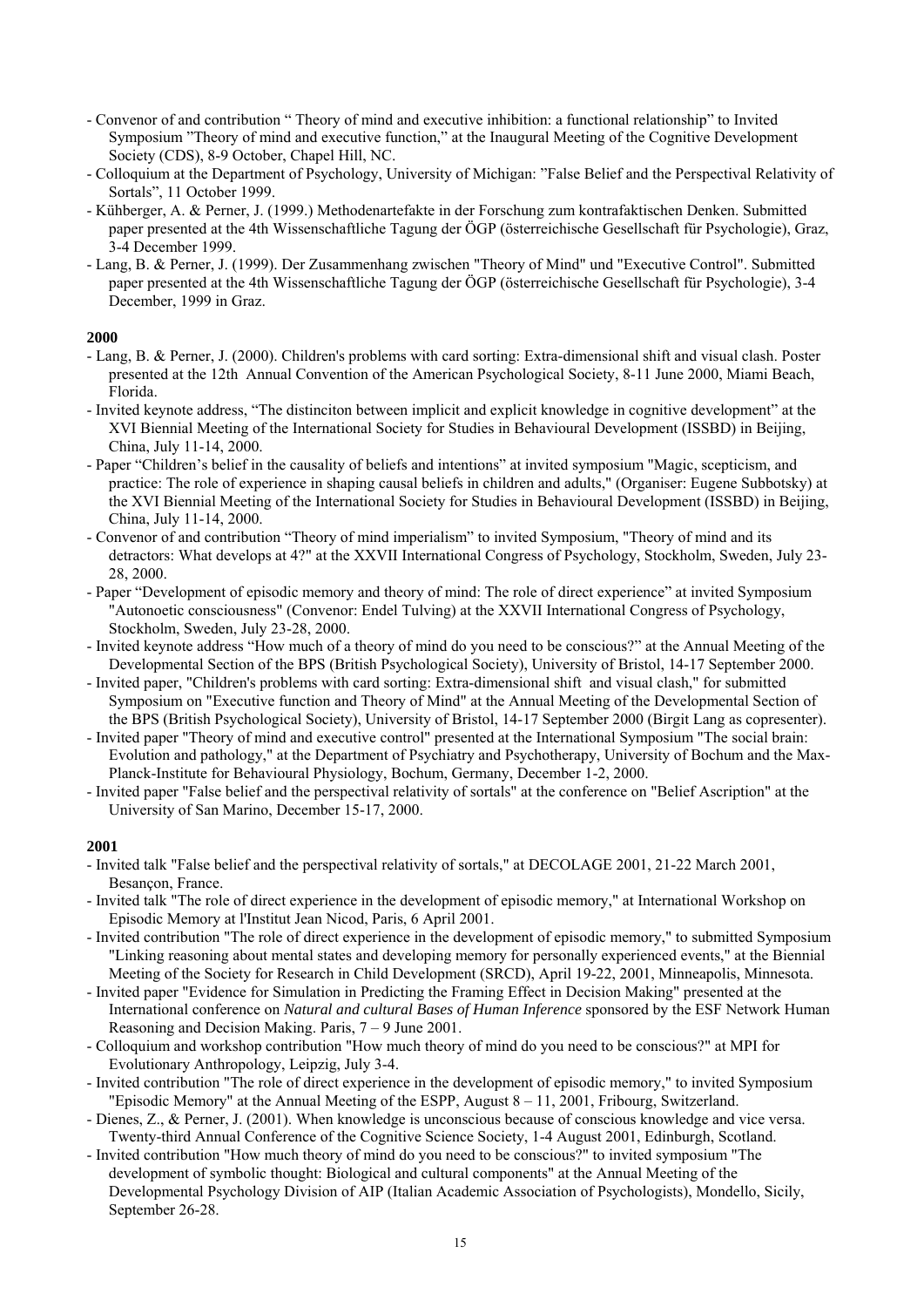- Paper "Do children of 4 to 5 years simulate belief with "not knowing = getting it wrong?" presented at submitted Symposium "True or False: Do 4- and 5-Year-Olds Really understand belief?" at the Second Biennial Meeting of the Cognitive Development Society, 26-27 October 2001, Virginia Beach, VA.
- Paper with Birgit Lang, "What Causes 3-year olds' Difficulty on the Dimensional Change Card Sorting Task?" presented at submitted Symposium "Rule use through the lens of the Dimensional Change Card Sort: What develops?" at the Second Biennial Meeting of the Cognitive Development Society, 26-27 October 2001, Virginia Beach, VA.
- Invited Address, " How much theory of mind do you need to be conscious?", in Distinguished Lectures Series of the Institute of Interdisciplinary Studies & School of Linguistics and Applied Language Studies, Carleton University, Ottawa, Canada (25 October 2001).

- Sprung, M., Zauner, P., & Perner, J. (2002). Gibt es einen Zusammenhang zwischen der Entwicklung einer Theory of Mind und einer Dass-Komplement Grammatik? Paper presented at 5. Wissenschaftliche Tagung der österreichischen Gesellschaft für Psychologie, University of Vienna, 1–2 March 2002.
- Kloo, D., & Perner, J. (2002). Theory of Mind und exekutive Funktionen. Vortrag gehalten auf der 44. Tagung experimentell arbeitender Psychologen (TEAP), Chemnitz, 25-27 März 2002.
- Invited Participation at Seminar, "Philosophie des Geistes: die Genese des Verstehens mentaler Repräsentation" at the Department of Philosophy of the University of Bern, Switzerland, April 10, 2002.
- Perner, J. (2002). Departmental Colloquium "What is a perspective problem? Developmental issues in understanding belief and dual identity," at the Department of Psychology, University of Bern, Switzerland, April 11, 2002.
- Perner, J. (2002). Invited Contribution "How much theory of mind do you need to be conscious?" to Seminar "Theory of Mind and Communication," organised by Joëlle Proust and Jérôme Dokic, Institut Jean-Nicod, Paris, April 12, 2002.
- Kloo, D., & Perner, J. (2002). Transfereffekte zwischen Theory of Mind und Executive Functions. Eine Trainingsstudie. Vortrag gehalten im Rahmen der Mittwochs-Vortragsreihe am Institut für Psychologie, Salzburg, 3 April 2002.
- Perner, J. (2002). Departmental Colloquium, "What is a perspective problem? Developmental issues in understanding belief and dual identity," at the Department of Psychology and Phil-Neuroscience-Psych program at Washington University, St. Louis, MO, April 22, 2002.
- Perner, J. (2002). Departmental Colloquium, "Do we predict our and other person's choices by thinking or by feeling " at the Departments of Psychology and Philosophy at Missouri University--St. Louis, St.Louis, MO, April 24, 2002.
- Perner, J. & Zauner, P. (2002) "What does 'that' have to do with understanding perspective? The case of 'want' in German." Invited talk at the International Conference on "Why Language Matters for Theory of Mind," April 25-27, 2002, University College, University of Toronto, Canada.
- Sprung, M., Zauner, P., Perner, J., & Haider, H. (2002). Theory of Mind and the Development of That Complements: Data from German Speaking Children. Paper presented at the 19th Annual Workshop/ NTCS (New Trends in Cognitive Science) of the European Society for the Study of Cognitive Systems and the Austrian Society for Cognitive Science, Salzburg, 2-4 May 2002.
- Kloo, D., & Perner, J. (2002). Training Theory of Mind and Executive Functions. Talk given at the 19th Annual Workshop/ NTCS (New Trends in Cognitive Science) of the European Society for the Study of Cognitive Systems and the Austrian Society for Cognitive Science, Salzburg, 2-4 May 2002.
- Kain, W., Perner, J., & Kloo, D. (2002) "Do ADHD children need their frontal lobes for processing higher-order theory of mind?" Invited talk at the International Workshop of the German Research Group Cognitive Development "Executive functioning, working memory, and theory of mind," at Castle Hirschberg, Bavaria (May 22-24, 2002).
- Kloo, D., & Perner, J. (2002). Training Theory of Mind and Executive Functions. Poster presented at the Annual Meeting of the European Society for Philosophy and Psychology (ESPP), July, Lyon, France.
- Sprung, M., & Perner, J. (2002). Children's Understanding of Perspective: Belief and Sortals. Poster at the Biennial Meeting of the International Society for the Study of Behavioral Development, Ottawa, 2-6 August 2002.
- Perner, J. (2002). "Do we predict our and other person's choices by thinking or by feeling?" Invited Address at the  $25<sup>th</sup>$  International Wittgenstein-Symposium, "Personen. Ein Interdisziplinärer Dialog," in Kirchberg, Austria, 11 – 17 August 2002.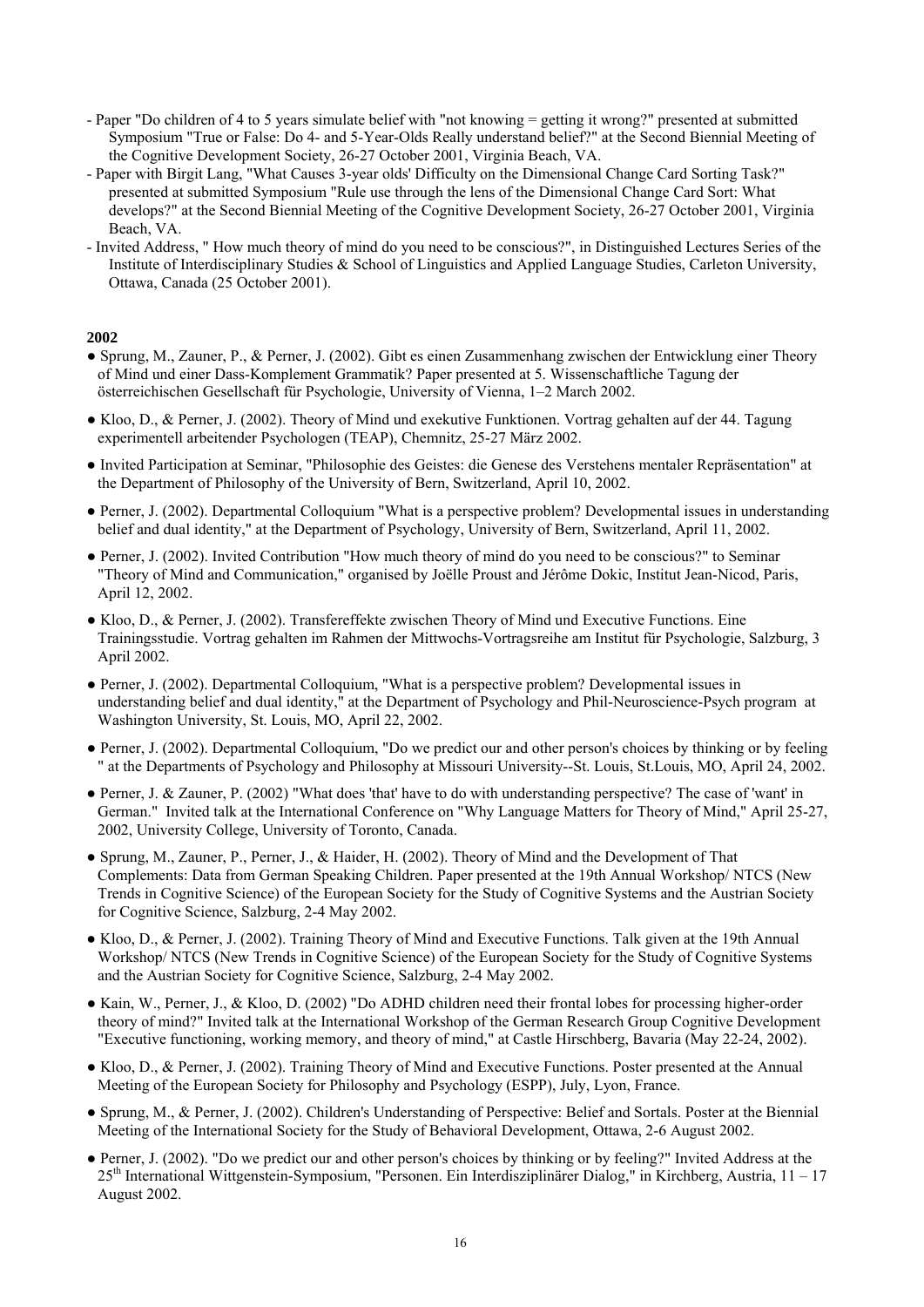- $\bullet$  Kloo, D. & Perner, J. (2002). "Integrating conflicting perspectives." Paper presented at the 25<sup>th</sup> International Wittgenstein-Symposium, "Personen. Ein Interdisziplinärer Dialog," in Kirchberg, Austria, 11 – 17 August 2002.
- Kloo, D. & Perner, J. (2002). Teaching transfer between theory of mind and executive functions. Poster presented at the BPS Developmental Section Conference, Brighton, UK, 5-8 September 2002.
- Perner, J. (2002). "Den Geist verstehen." Invited contribution to "Was macht eine Lebensform human? Geistes- und naturwissenschaftliche Perspektiven." Tagung des Kulturwissenschaftlichen Instituts, Essen, Germany, 11 – 12 September, 2002.
- Departmental Colloquium, "Was ist eine Perspektive? Verstehen von Irrtümern, alternative Benennungen und Kartensortieren um 4 Jahre." at the Department of Psychology, University of Munich, 28 November 2002.
- Perner (2002). "Wann verstehen Kinder Handlungen als rational?" Invited contribution to the Meeting of the "österreichische Forschungsgemeinschaft" organised by H. Schmidinger, Vernunft - Kognition – Intelligenz: Der Mensch - ein "animal rationale"? December 12-14, 2002.

- Departmental Colloquium, "Understanding Perspectives: A common developmental schedule for belief attribution, alternative naming and card sorting." Institute of Cognitive Neuroscience, University College London, 10 February 2003.
- Departmental Colloquium, "Understanding Perspectives: A common developmental schedule for belief attribution, alternative naming and card sorting." Department of Psychology, University of Nottingham, 18 March 2003.
- Perner, J. (2003). "Understanding "happy" and "sad" as consequences of being in objectively positive or negative situations." Invited Contribution to *EMOTION, CONSCIOUSNESS AND SELF CONSCIOUSNESS*, A European Science Foundation Exploratory Workshop, University of Cambridge, 21-22 March 2003.
- Kloo, D. & Perner, J. (2003). Training Transfer between Theory of Mind and Executive Functions: Understanding Perspective as a Common Denominator. Paper presented at submitted Symposium "The Relation Between Theory of Mind and Executive Functions: Searching for Explanations" at the Biennial Meeting of the Society for Research in Child Development (SRCD), April 24-27, 2003, Tampa, Florida.
- Perner, J. & Kloo, D. (2003). Chairs of Paper Symposium "The Relation Between Theory of Mind and Executive Functions: Searching for Explanations" at the Biennial Meeting of the Society for Research in Child Development (SRCD), April 24-27, 2003, Tampa, Florida.
- Perner, J. (2003). Invited contribution "Development of Episodic memory and theory of mind: The role of direct experience" to preconference workshop *Memory Development*, 24 April 2003, at the Biennial Meeting of the Society for Research in Child Development (SRCD), April 24-27, 2003, Tampa, Florida.
- Perner, J. & Kühberger, A. (2003). Simulating endowment. Contribution to submitted Symposium "Making simulation testable" at the Annual Meeting of the ESPP, July 9 – 12, 2003, Torino, Italy.
- Kühberger, A. & Perner, J. (2003). Putting Philosophy to Work by Making Simulation Theory Testable: The Case of Endowment. Paper presented in submitted Symposium, "Action simulation and understanding of mental states" at the *European Cognitive Science Conference*, 10 – 13 September, 2003, Osnabrück, Germany.
- Departmental Colloquium, "Young children's objective notion of desire and emotion." Centre for Applied Cognitive Science, OISE, University of Toronto, 22 September, 2003.
- Perner, J. & Kühberger, A. (2003). Making Simulation Theory Testable: The Case of Endowment. Invited Contribution to *Other Minds: An Interdisciplinary Conference* at the University of Oregon, Eugene, Oregon, 25 – 28 September, 2003.
- Invited Debate: Josef Perner & David Olson, "Metarepresentation and metalinguistics: Same or different?" Centre for Applied Cognitive Science, OISE, University of Toronto, 30 September, 2003.
- Sprung, M., Perner, J., & Doherty, M. (2003). Embedding perspectives: explaining later development in theory of mind and metalinguistic awareness. Paper presented in submitted symposium "Points-of-View and Opacity: Dual Identity, Mutual Exclusivity and False Belief (chaired by Elizabeth J. Robinson and Manuel Sprung) at the Third Biennial Meeting of the Cognitive Development Society, 24 – 25 October, Park City, Utah.
- Perner, J. (2003). The core meaning of "Simulation." Paper presented at the Simulation Meeting, Max Planck Institut for Psychological Research, Munich, 26 November 2003.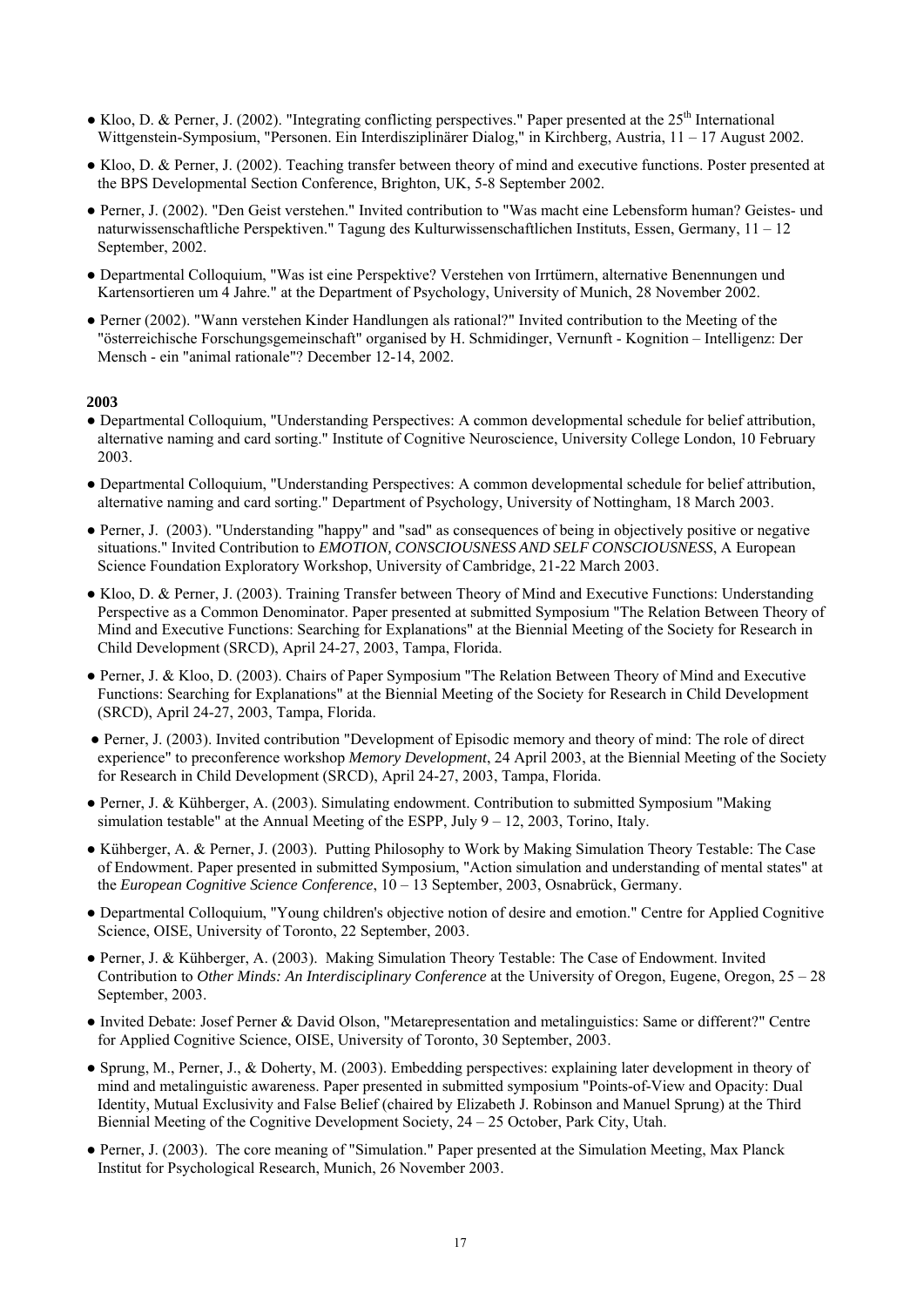- Perner, J. (2004). "Young children's objective notion of desire and emotions." Invited Contribution to "Making Minds," an interdisciplinary conference at Kloster Irsee, Irsee, Bavaria, 29 January – 1 February, 2004.
- Perner, J. (2004). "Die Simulation des Endowment-Effektes." Paper presented in submitted symposium "Theorie-Theorie und Simulations-Theorie at the 6. wissenschaftliche Tagung der österreichischen Gesellschaft für Psychologie, University of Innsbruck, 26 – 28 February, 2004.
- Perner, J. (2004). "What makes CFCs (counterfactual conditionals) difficult for children?. Invited contribution to "AHRB interdisciplinary project on Consciousness & Self-Consciousness: Exploratory workshop on Causal Understanding", Girton College, Cambridge.
- Dienes, Z., & Perner, J. (2004). A hierarchy of explicit representation. Invited plenary speaker at the workshop "Evolving communication: from action to language: An 'implicit vs explicit' cognitive and pragmatic perspective", Siena, Italy, May 13-14, 2004.
- Perner, J. (2004). Convenor of invited symposium "Opacity" at the First Joint Meeting of the North American (SPP) and the European Society for Philosophy and Psychology (ESPP) in Barcelona, Spain, 3 – 6 July 2004.
- Perner, J. (2004). Children's problem constraining substitution of co-referentials: Partial knowledge or dual identity? Contribution to invited symposium "Opacity" convened by J. Perner at the First Joint Meeting of the North American (SPP) and the European Society for Philosophy and Psychology (ESPP) in Barcelona, Spain, 3 – 6 July 2004.
- Perner, J. (2004). Young children's objective notion of desire and emotions. Invited Contribution to ESF Exploratory Workshop "Understanding Actions and Minds": An Interdisciplinary Conference" at Central European University, Budapest, Hungary, 5 – 7 July 2004.
- Stöttinger, E., Kloo, D., & Perner, J. (2004). Episodisches Gedächtnis nur für direkt wahrgenommene Ereignisse. Poster präsentiert am 44. Kongress der Deutschen Gesellschaft für Psychologie, Göttingen, Deutschland, 26-30 September.

# **2005**

- Perner, J. & Sprung, M. (2005). "What makes counterfactual conditionals problematic for children?" Paper presented at submitted Symposium (2-192), "Alternative Possibilities: Development in Children's Counterfactual Thinking," chaired by Sarah Beck, at the Biennial Meeting of the Society for Research in Child Development (SRCD), April 7- 10, 2005, Atlanta, Georgia.
- Perner, J. (2005). "The role of direct experience and imagination for the development of episodic memory." Departmental Colloquium, Department of Psychology, University of Southern Mississippi at Long Beach, 14 April 2005.
- Sprung, M., & Perner, J. (2005). Children's understanding of the concept of identity. Poster presented at the 35<sup>th</sup> Annual Meeting of the Jean Piaget Society, Vancouver, Canada, June 2 – 4 June, 2005.
- Sprung, M., & Perner, J. (2005).Children's difficulties with changing interpretation of figures. Poster presented at the  $35<sup>th</sup>$  Annual Meeting of the Jean Piaget Society, Vancouver, Canada, June 2 – 4 June, 2005.
- Perner, J. (2005). "Episodisches Gedächtnis: Die Rolle direkter Erfahrung und erlebter Vorstellungen in der Entwicklung." Departmental Colloquium, Department of Psychology, University of Frankfurt, 2 June 2005.
- Perner, J. (2005). "Children understanding identity statements: Links to alternative naming and false beliefs." Departmental Colloquium, Department of Psychology, University of Berkeley, 13 October 2005.
- Perner, J. (2005). "Children understanding identity statements: Links to alternative naming and false beliefs." Developmental Brown Bag Series, Stanford University, 2 November 2005.

- Perner, J. (2006). "Episodic memory and theory-of-mind: The role of direct experience and mental imagery in development". Departmental Colloquium, Department of Psychology, Stanford University, 1 February 2006.
- Perner, J. (2006). "Children understanding identity statements: Links to alternative naming and false beliefs." Colloquium at the Department of Psychology, University of Otago, Dunedin, New Zealand, 15 February 2006.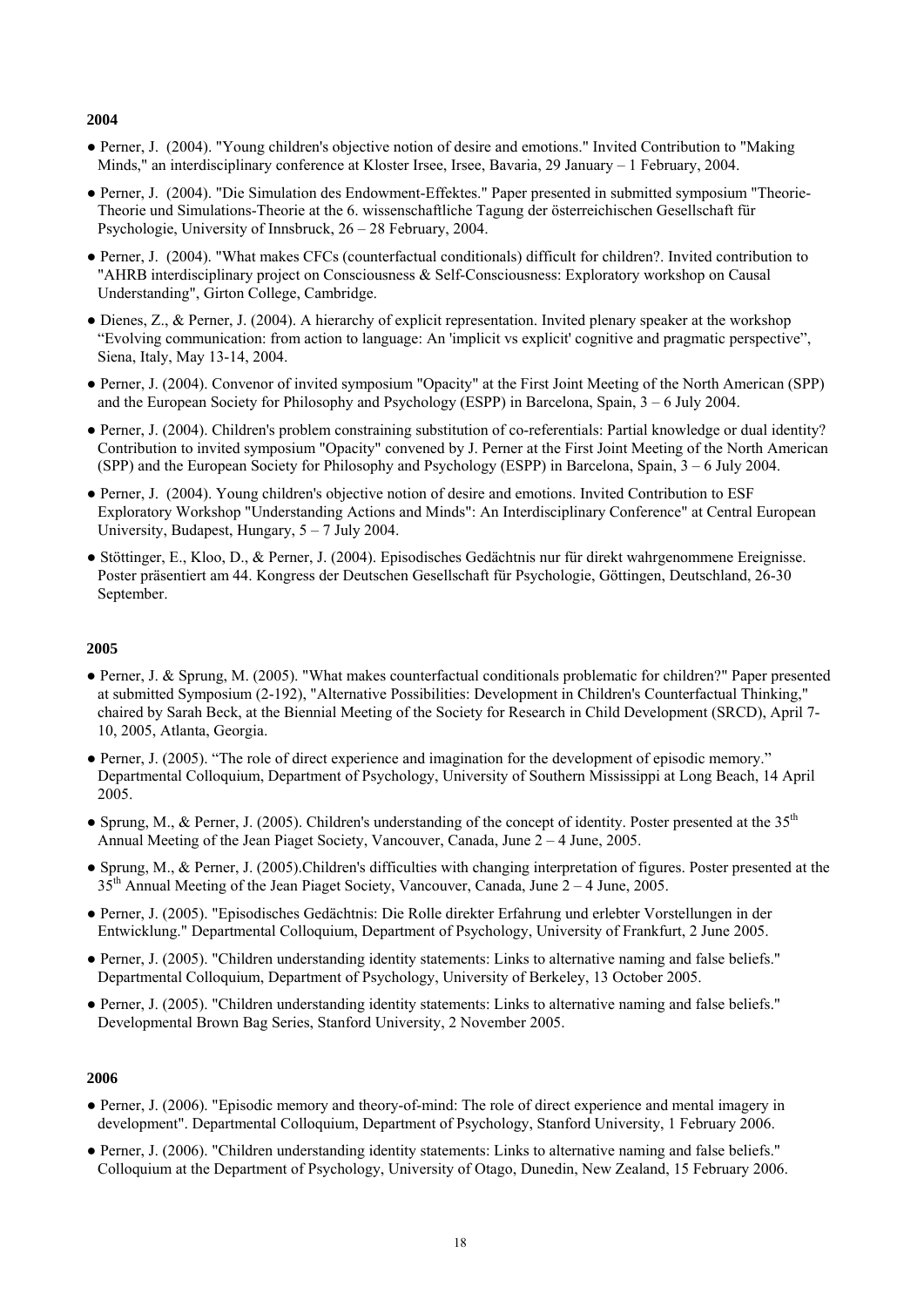- Perner, J. (2006). "Episodic memory and theory-of-mind: The role of direct experience and mental imagery in development". Colloquium at the Department of Psychology, University of Otago, Dunedin, New Zealand, 17 February 2006.
- Perner, J. (2006). "Episodic Memory and Theory of Mind". Colloquium at the Centre for Advanced Studies in Behavioral Sciences, Stanford, CA, 3 March 2006.
- Perner, J. (2006). "Episodic memory and theory-of-mind: The role of direct experience and mental imagery in development". Colloquium at the Institute of Personality and Social Research (IPSR), University of California Berkeley, CA, 8 March 2006.
- Perner, J. (2006). "Episodic memory and theory-of-mind: The role of direct experience and mental imagery in development". Colloquium at the Department of Psychology, University of California at Santa Cruz, CA, 15 March 2006.
- Stöttinger, E., Perner, J., & Kaiser. W. (2006). "Episodisches Gedächtnis als Wiedererleben: Wird es von Erinnerungsurteilen erfasst?" Paper presented at the 7. Wissenschaftlichen Tagung der Österreichischen Gesellschaft für Psychologie, Klagenfurt, Austria, 28 – 30 April, 2006.
- Perner, J. (2006). "Domain specificity of theory of mind: false signs in development and brain imaging." Colloquium at the Department of Psychology, University of California at Davis, CA, 19 May 2006.
- Sprung, M. & Perner, J. (2006). "Context sensitivity in preschooler's judgments of object identity." Poster presented at the 18<sup>th</sup> Annual Meeting of the Association for Psychological Science (APS), New York,  $25 - 28$  May 2006.
- Perner, J. (2006). Invited Talk "File Change Semantics for Preschoolers: Their problems with alternative names, identity statements and false belief stories." Interdisciplinary Conference on Objects co-sponsored by the Editors of Mind & Language and the Institute of Philosophy, University of London,  $8 - 9$  June 2006, University of London.
- Stöttinger, E., Kaiser, W., & Perner, J. (2006). "Do 'Remember' judgments reflect episodic memory as a reexperiencing of events?" Poster presented at the Annual Meeting of the European Society for Philosophy and Psychology (ESPP), University of Belfast, 24 – 27 August 2006.
- Rendl, B., Zauner, P., & Perner, J. (2006): "Preschooler`s difficulties to identify objects under two different familiar labels: a pragmatic account." Paper presented at the Annual Meeting of the European Society for Philosophy and Psychology (ESPP), University of Belfast, 24 – 27 August 2006.
- Perner, J. (2006). Convener of invited symposium, "Twenty years of ToM: old problems, new data". British Psychological Society Developmental Section Conference, Royal Holloway University of London, 7 – 9 September 2006.
- Perner, J. (2006). "Criteria for attributing a theory of mind". Paper presented at invited symposium, "Twenty years of ToM: old problems, new data". British Psychological Society (BPS) Developmental Section Conference, Royal Holloway University of London, 7 – 9 September 2006.
- Perner, J., & Aichhorn, M. (2006). " False Signs in Development and Brain Imaging: Domain specificity of theory of mind?" Paper presented in submitted symposium "The end of theory of mind: New perspectives from research on adults;" convened by Ian Apperly and Fenja Ziegler at the British Psychological Society (BPS) Developmental Section Conference, Royal Holloway University of London, 7 – 9 September 2006.
- Perner, J., & Rafetseder, E. (2006). "Counterfactual Conditionals: When do children consult the *nearest possible world?*" Invited paper at the AHRB Project on Causal Understanding of the University of Warwick, at the University of Birmingham, 10 September, 2006.
- Aichhorn, M. & Perner, J. (2006). "Thinking about false Signs and Beliefs from a Neurocognitive Perspective." Paper presented in invited symposium convened by Ian Apperly and Dana Samson on Theory of Mind and Perpective Taking at the Joint Meeting of the European Societies of Neuropsychology (ESN), Toulouse, France, 18 – 20 October 2006.
- Kloo, D. & Perner, J. (2006). "Theory of Mind and Executive Control: Evidence from a training study and brain imaging." Invited Paper for Workshop sponsored by Neuroscience, Instruction and Learning (NIL), Munich Germany, 19 – 21 October 2006.
- Perner, J. (2006). Invited lecture "Mental Perspective Taking", GlaxoSmithKline Advanced Lectures on Clinical and Experimental Neurology, 28<sup>th</sup> Series: 'Social Cognition,' 15 November 2006, Queen Square, London.
- Perner, J. (2006). "Episodic memory and Theory-of-mind: The role of direct experience and mental imagery in development." Invited Paper presented at ESF workshop on "Metacognition and mental state monitoring", Novotel Château de Maffliers, Mafflier, France, 7 – 9 December 2006.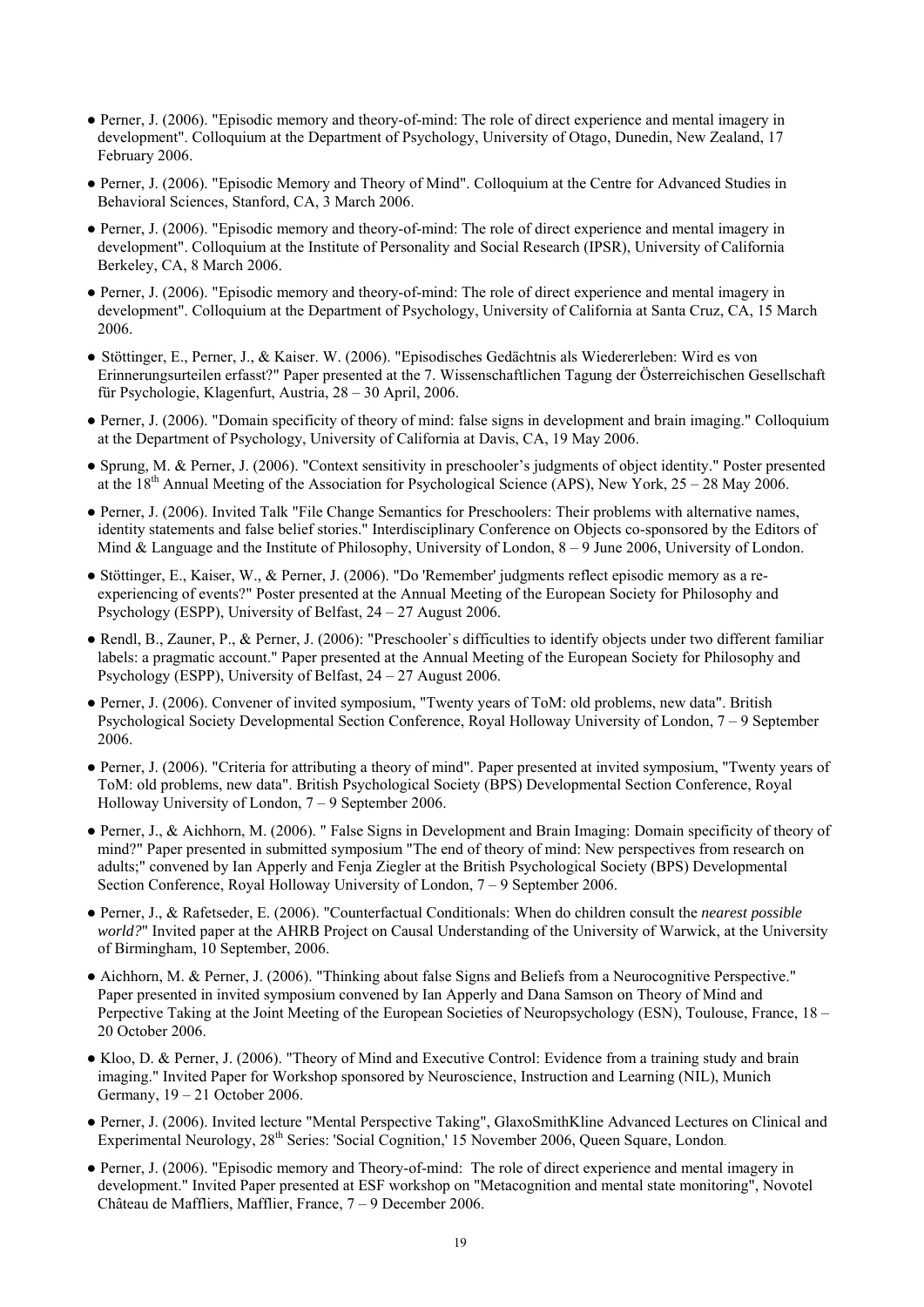- Perner, J. & Leekam, S. R. (2007). "False direction signs and the domain specificity of theory of mind." Invited Paper for the Festschrift for Uta Frith, London, 2 – 3 January 2007.
- Perner, J. (2007). Referential ambiguity in thought. Departmental talk at Smith College, Northampton, MA, 28 March 2007.
- Perner, J. (2007). "Triangulating the emergence of conscious awareness." Paper presented in the submitted symposium 1-064, "Early awareness of self and other," convened by Peter Hobson at the Biennial Meeting of the Society for Research in Child Development (SRCD) in Boston, Massachusetts, March 29 – April 1, 2007.
- Kloo, D., Dabernig, S., & Perner, J. (2007). "Reversal shifts vs. extra-dimensional shifts in preschoolers: Evidence against a selective attention account." Poster #74 presented at Session 2-004 of the Biennial Meeting of the Society for Research in Child Development (SRCD) in Boston, Massachusetts, March 29 – April 1, 2007.
- Perner, J. (2007). "Gehirnströme und Denkentwicklung: Was leistet die Gehirnforschung für die Fragen der Entwicklungspsychologie?" Abendvortrag in der Reihe: *Frontiers of Science: Gehirn und Geist*, University of Düsseldorf, 10 May 2007.
- Perner, J. (2007). Understanding Minds: biology or group cognition? Keynote address at NWO symposium on Group Cognition of the Dutch Organisation for Scientific Research, Gertrudiskapel, Utrecht, NL, 20 June 2007.
- Perner, J. (2007). Convener of invited symposium, "Mutual Exclusivity" at the Annual Meeting of the European Society for Philosophy and Psychology (ESPP) in Geneva, Switzerland, July  $9 - 12$ , 2007.
- Perner, J. (2007). "Children's objectivist conception of desire." Contribution to invited symposium, "Children's conception of desire," convened by Johannes Roessler at the Annual Meeting of the European Society for Philosophy and Psychology (ESPP) in Geneva, Switzerland, July  $9 - 12$ , 2007.
- Perner, J. (2007). "Discourse referents and external anchors in developmental thought". Invited address at International ESF sponsored workshop on "Fallibilities, Illusion and Metacognition" as part of the MPSC (Metacognition as a Precursor to Self-Consciousness: evolution, development, and epistemology) ESF EUROCORES CNCC Project, Maison de la Recherche, 28 rue Serpente Paris 6e, France, 12-13 July 2007.
- Rafetseder, E. & Perner, J. (2007). "Counterfactual conditionals: a developmental challenge of integrating reality." Paper presented in the symposium submitted by Sarah Beck, "Developments in Children's Counterfactual Thinking," at the British Psychological Society (BPS) Developmental Section Conference, University of Plymouth, 29 – 30 August 2007.
- Perner, J. (2007). "Subordination, Referential Ambiguity, and the Curse of Inhibition". Invited Paper to Conference Workshop, "Subordination in Language Development," at the 8<sup>th</sup> Biennial Meeting of GALA (Generative Approaches to Language Acquisition), UAB-Casa Convalescència, Barcelona, 6 September 2007.
- Perner, J. (2007). "Teleology and Causal Reasoning in Children's 'Theory of Mind'". Invited presentation in Workshop: "Causality in the Special Sciences," Università IUAV di Venezia, Venice, 25-27 October, 2007.
- Perner, J. (2007). "Ist Bewußtsein Selbstbewußtsein und wann entwickelt es sich?". Presentation in Workshop "Die sozialen Wurzeln des Selbst und des Selbstbewußtseins" of the SFB Wissenskultur, Frankfurt am Main, 9 – 10 November 2007.
- Rafetseder, E. & Perner, J. (2007). "Does children's counterfactual thinking stick to the nearest possible world?" Presentation in Workshop *Understanding Counterfactuals/Understanding Causation* as part of the AHRC Project on Causal Understanding ([http://go.warwick.ac.uk/causalunderstanding\)](http://go.warwick.ac.uk/causalunderstanding), at Warwick University, 15 – 16 December 2007.

- Perner, J. (2008). "What is a Perspective? Some BASIC issues!" Invited contribution to workshop on "Social and Spatial Perspective Taking" as part of the BASIC (Brain, Agency, Self, Intersubjectivity, Consciousness) ESF EUROCORES CNCC Project, University of Aarhus, Denmark, February 26-28, 2008.
- Perner, J. (2008). "Intentional objects and children understanding identity." Invited contribution to workshop on 'Pragmatics and Social Cognition', Department of Phonetics and Linguistics, University College London, April 25-26 (Friday/Saturday) 2008.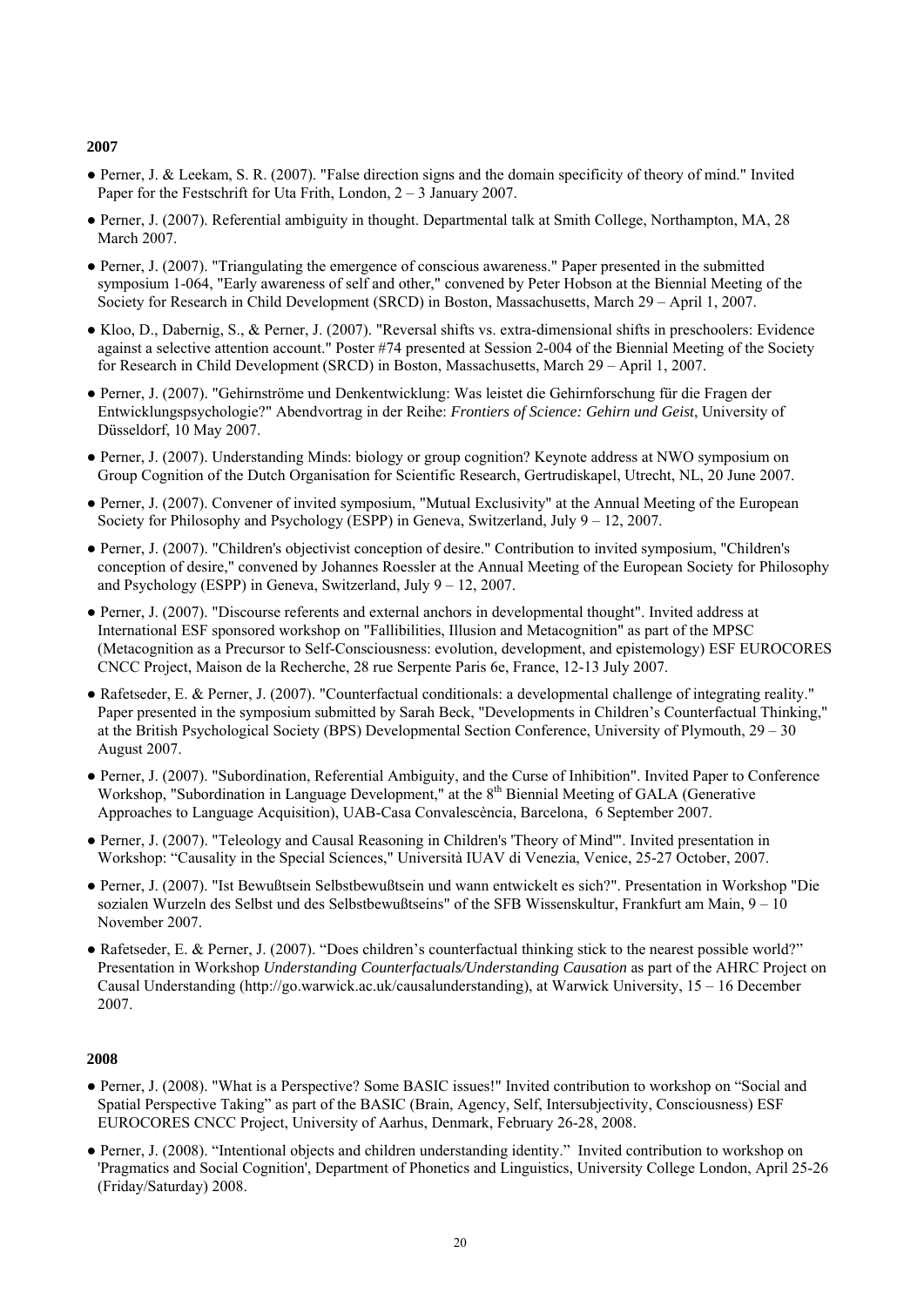- Perner, J. (2008). "The Metacognition of Identity: Identity Statements, Mutual Exclusivity, Belief-Desire Reasoning." Invited address at the 3rd Biennial Meeting of the Special Interest Group 16 on Metacognition of the European Association for Research on Learning and Instruction (SIG16-EARLI), supported by the Psychological Society of Northern Greece (PSNG) in Ioannina, Greece, May 8 – 10, 2008.
- Perner, J. (2008). Convenor of Symposium: "Metacognition of Ignorance," at the 3rd Biennial Meeting of the Special Interest Group 16 on Metacognition of the European Association for Research on Learning and Instruction (SIG16-EARLI), supported by the Psychological Society of Northern Greece (PSNG) in Ioannina, Greece, May 9, 2008.
- Perner, J. (2008). "The Metacognition of Ignorance." Contribution to the ESF-CNCC workshop on Metacognition in Ioannina, Greece, May 8 – 10, 2008.
- Bauer, N. & Perner, J. (2008). "Do adults and children rely on conceptual pacts in communicative situations?" Submitted paper at the Annual Meeting of the European Society for Philosophy and Psychology (ESPP) in Utrecht, Netherlands, June  $26 - 28$ , 2008.
- Rafetseder, E. & Perner, J. (2008). "Do children consider the nearest possible world when reasoning counterfactually?" Submitted paper at the Annual Meeting of the European Society for Philosophy and Psychology (ESPP) in Utrecht, Netherlands, June 26 – 28, 2008.
- Perner, J. (2008). "Perspectives: Theory of Mind and Identity in Preschool." Invited address at the XXIX International Congress of Psychology, July 20 – 25, 2008, International Congress Centrum, Berlin, Germany.
- Perner, J. (2008). "Development of understanding the mind and mental control." Contribution to invited Symposium, "Acquisition of control," organised by Koch, I. & Prinz, W. at the XXIX International Congress of Psychology, July 20 – 25, 2008, International Congress Centrum, Berlin, Germany.
- Perner, J. (2008). "The Puzzle of False Belief." Discussant of submitted Symposium, "Do infants have a Theory of Mind ?" organised by Beate Sodian and Diane Poulin-Dubois at the XXIX International Congress of Psychology, July 20 – 25, 2008, International Congress Centrum, Berlin, Germany.
- Perner, J. (2008). "Perspectives: Time, the automated family script, constant gender, ... ." Discussant of submitted Symposium, "Cognitive and socio-emotional changes in four year olds: are they manifestations of a common underlying process?" organised by Norbert Bischof at the XXIX International Congress of Psychology, July  $20 - 25$ , 2008, International Congress Centrum, Berlin, Germany.
- Perner, J. (2008). "Criteria for Attributing a Theory of Mind and Metacognition: Does the False-Belief Test Meet Povinelli's Challenge?" Invited presentation at the EPS Research Workshop on theory of mind: A workshop in celebration of the 30th anniversary of Premack and Woodruff's seminal paper, "Does the chimpanzee have a Theory of Mind? (BBS 1978)," organized by Antonia Hamilton, Ian Apperly, and Dana Samson, University of Nottingham, 11 – 12 September 2008.

- Rendl, B. & Perner, J. (2009). "Who is Who? Children's Understanding of Identity Statements." Paper presented in submitted Symposium "Developing an Understanding of Perspectives and Sameness," convened by Henrike Moll at the Biennial Meeting of the Society for Research in Child Development (SRCD) in Denver, Colorado, Thursday 10:20 am - 12:00 pm (April 2, 2009), Room: Convention Center 702.
- Giritzer, T., Kloo, D., & Perner, J. (2009). "Because I felt it": Modality Specific Source Monitoring in Preschoolers. Poster presented at the Biennial Meeting of the Society for Research in Child Development (SRCD) in Denver, Colorado, Poster Session 5, Board 128 (CC: Exhibit Hall B), Thursday 4:20 pm - 6:00 pm (April 2, 2009)
- Perner, J. (2009). "Who Lost the Cog in Cog*nitive* Science?—Mentalism in an Era of Anti-Cognitivism.". Invited talk at the Zangwill Club, Department of Psychology, University of Cambridge, UK, 8 May 2009.
- Perner, J. (2009). "The Direct and the Indirect: the Self in Remembering and Consciousness". Invited paper at the conference, "Memory and Self-Understanding: Self-concept – Self-knowledge – Self-image," at Hanse-Wissenschaftskolleg in Delmenhorst/Bremen, 03 – 05 June 2009.
- Perner, J. (2009). "Who Lost the Cog in Cog*nitive* Science?—Mentalism in an Era of Anti-Cognitivism.". Invited talk at the Centre for Applied Cognitive Science, Ontario Institute of Studies in Education (OISE), University of Toronto, 10 June 2009.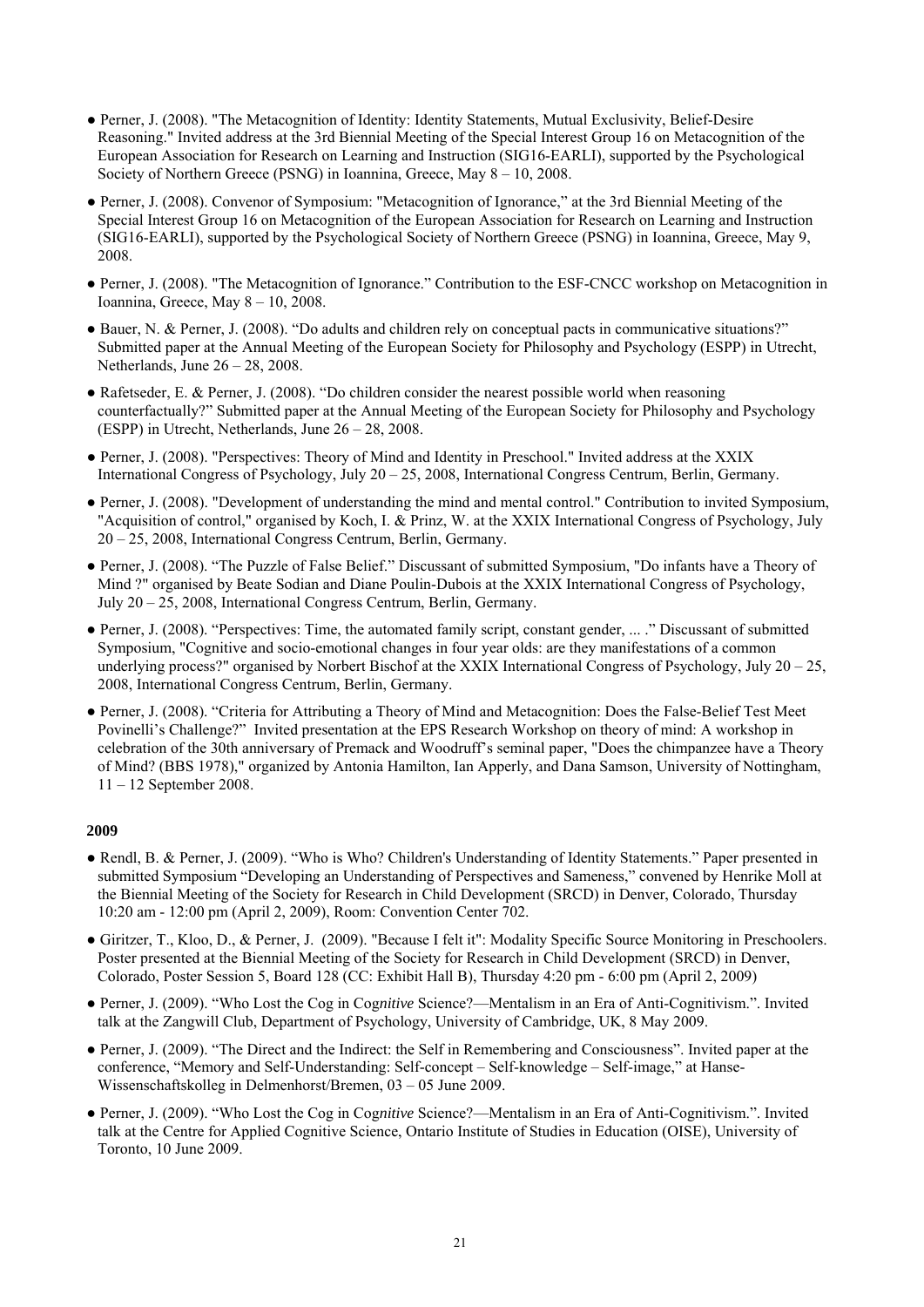- Perner, J. (2009). "Teleology: A Basic Grasp of Intentional Action". Invited paper at the conference "Agency and Joint Attention", organised by Janet Metcalfe, Betsy Sparrow, and Herb Terrace, sponsored by the Seminar on Behavioral & Cognitive Neuroscience at Columbia University, New York, 12-13 June 2009.
- Perner, J. (2009). "Metacognition of Ignorance—Mark 2". Paper presented at the International ESF sponsored workshop on "Metacognition and Mindreading," as part of the MPSC (Metacognition as a Precursor to Self-Consciousness: evolution, development, and epistemology) ESF EUROCORES CNCC Project, July, 9-11, 2009, Salzburg, Austria.
- Rafetseder, E. & Perner, J. (2009): Children's counterfactual reasoning and their experience of regret. Paper presented at the Annual Meeting of the European Society for Philosophy and Psychology (ESPP), Budapest, 27 – 30 August, 2009.
- Stöttinger, E. & Perner, J. (2009). "Division of labour within the visual system myth or truth? Which kind of evidence is appropriate to clarify this debate?" Paper presented at the Annual Meeting of the European Society for Philosophy and Psychology (ESPP), Budapest, 27 – 30 August, 2009.
- Perner, J. (2009). Infants' Sensitivity to Belief: Implicit Knowledge? Contribution to invited symposium "Dissociations between Perception and Action," convened by Pierre Jacob at the Annual Meeting of the European Society for Philosophy and Psychology (ESPP) in Budapest, 27 – 30 August, 2009.
- Perner, J. (2009). Overcoming Povinelli's Challenge. Colloquium Max-Planck Institute for Evolutionary Anthropology, Leipzig, 21 September 2009.
- Perner, J. (2009). Delimiting *Counterfactual Reasoning*. Paper presented at the ESF-LogiCCC day (23 September 2009) at WUPES-09 (Workshops on Uncertainty Processing), Liblice, Czech Republic.
- Perner, J. (2009). Mentalism in an Era of Anti-Cognitivism: Overcoming Povinelli's Challenge. Colloquium, Department of Psychology, University of Stirling, Scotland, October 1, 2009.
- Rendl, B., Meitner, L., & Perner, J. (2009). Children understanding identity statements. Poster presented at CNCC Final Conference, 2-4 October 2009, Edinburgh, UK
- Rohwer, M., Kloo, D., & Perner, J. (2009). Escape from meta-ignorance: how children develop an understanding of their own lack of knowledge. Poster presented at CNCC Final Conference, 2-4 October 2009, Edinburgh, UK.
- Weiss, B., Perner, J, & Aichhorn, M. (2009). Metacognitive aspects of identity statements an fMRI study. Poster presented at CNCC Final Conference, 2-4 October 2009, Edinburgh, UK
- ●Nguyen, T-K. & Perner, J. (2009). The Relation Between Understanding of Identity Statements and False Belief. Poster presented at the Sixth Biennual Meeting of the Cognitive Development Society, San Antonio, Texas, 16-17 October 2009.
- Kiessling, F., Russell, Y, & Perner, J. (2009). "Children's understanding of invisible agents: Absent, small, or ... invisible ?!". Poster presented at the Biennial Meeting of the Cognitive Development Society (CDS) in San Antonio, Texas, Alternate Poster Session A (Room: La Habana), Friday, 4:15 – 5:45 pm (October 16, 2009).
- Kiessling, F., Russell, Y, & Perner, J. (2009). "Does Peter see the Gozie? Does the Gozie see Peter? Children's understanding of invisibility: The case of invisible agents". Paper presented in submitted Symposium "Initial Results of the Explaining Religion Project" convened by Donald Braxton at the Annual Meeting of the Society for the Scientific Study of Religion (SSSR) in Denver, Colorado, Thursday 01:00 pm - 02:30 pm (October 23, 2009), Room: Augusta.
- Perner, J. (2009). "TITLE". Invited paper at "12. Interdisziplinäres Tübinger Kinder- und Jugendpsychiatrisches Symposion zum Thema: "Tarnen, Täuschen, Lügen"," organised by Gunther Klosinski, Psychiatry University of Tübingen, Tübingen, 13-14 November 2009.

● Perner, J. (2010). "Timely Distinctions: When is "when" when? Can episodic remembering be demonstrated in nonlinguistic creatures?" Invited contribution to workshop on "Knowledge, Language and Memory" hosted by the